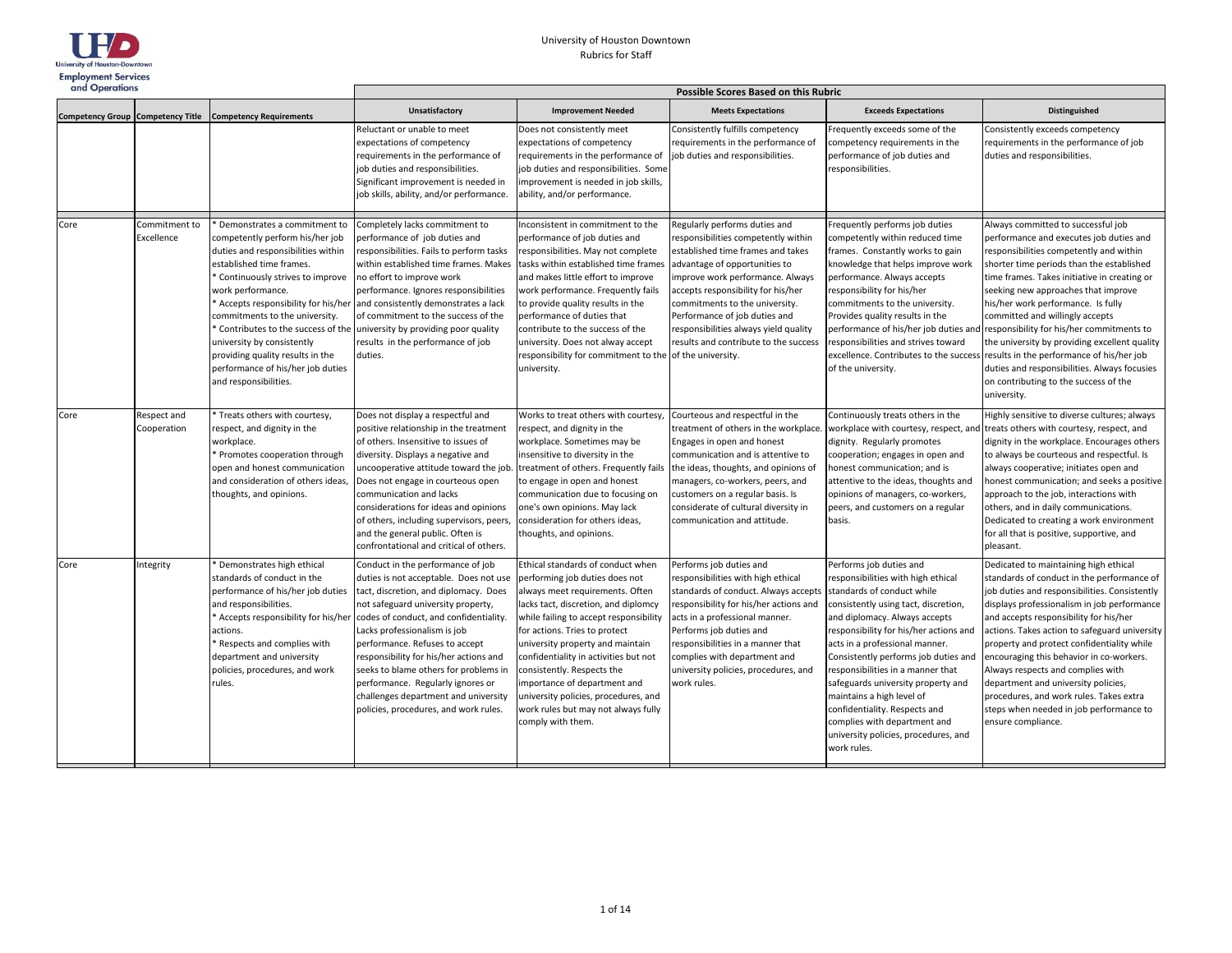

| and Operations        |               |                                                                                                                                                                                                                                                                                                                                   | Possible Scores Based on this Rubric                                                                                                                                                                                                                                                                                                                                                                                                                                                                                                                                                                                                                                                                                                                                            |                                                                                                                                                                                                                                                                                                                                                                                                                                                                                                                                             |                                                                                                                                                                                                                                                                                                                                                                                               |                                                                                                                                                                                                                                                                                                                                                                                                                                                                                                                                                                 |                                                                                                                                                                                                                                                                                                                                                                                                                                                                                                                                                                                                                                                                                     |  |
|-----------------------|---------------|-----------------------------------------------------------------------------------------------------------------------------------------------------------------------------------------------------------------------------------------------------------------------------------------------------------------------------------|---------------------------------------------------------------------------------------------------------------------------------------------------------------------------------------------------------------------------------------------------------------------------------------------------------------------------------------------------------------------------------------------------------------------------------------------------------------------------------------------------------------------------------------------------------------------------------------------------------------------------------------------------------------------------------------------------------------------------------------------------------------------------------|---------------------------------------------------------------------------------------------------------------------------------------------------------------------------------------------------------------------------------------------------------------------------------------------------------------------------------------------------------------------------------------------------------------------------------------------------------------------------------------------------------------------------------------------|-----------------------------------------------------------------------------------------------------------------------------------------------------------------------------------------------------------------------------------------------------------------------------------------------------------------------------------------------------------------------------------------------|-----------------------------------------------------------------------------------------------------------------------------------------------------------------------------------------------------------------------------------------------------------------------------------------------------------------------------------------------------------------------------------------------------------------------------------------------------------------------------------------------------------------------------------------------------------------|-------------------------------------------------------------------------------------------------------------------------------------------------------------------------------------------------------------------------------------------------------------------------------------------------------------------------------------------------------------------------------------------------------------------------------------------------------------------------------------------------------------------------------------------------------------------------------------------------------------------------------------------------------------------------------------|--|
|                       |               | Competency Group Competency Title Competency Requirements                                                                                                                                                                                                                                                                         | Unsatisfactory                                                                                                                                                                                                                                                                                                                                                                                                                                                                                                                                                                                                                                                                                                                                                                  | <b>Improvement Needed</b>                                                                                                                                                                                                                                                                                                                                                                                                                                                                                                                   | <b>Meets Expectations</b>                                                                                                                                                                                                                                                                                                                                                                     | <b>Exceeds Expectations</b>                                                                                                                                                                                                                                                                                                                                                                                                                                                                                                                                     | Distinguished                                                                                                                                                                                                                                                                                                                                                                                                                                                                                                                                                                                                                                                                       |  |
|                       |               |                                                                                                                                                                                                                                                                                                                                   | Reluctant or unable to meet<br>expectations of competency<br>requirements in the performance of<br>job duties and responsibilities.<br>Significant improvement is needed in<br>job skills, ability, and/or performance.                                                                                                                                                                                                                                                                                                                                                                                                                                                                                                                                                         | Does not consistently meet<br>expectations of competency<br>requirements in the performance of<br>job duties and responsibilities. Some<br>improvement is needed in job skills,<br>ability, and/or performance.                                                                                                                                                                                                                                                                                                                             | Consistently fulfills competency<br>equirements in the performance of<br>ob duties and responsibilities.                                                                                                                                                                                                                                                                                      | Frequently exceeds some of the<br>competency requirements in the<br>performance of job duties and<br>responsibilities.                                                                                                                                                                                                                                                                                                                                                                                                                                          | Consistently exceeds competency<br>requirements in the performance of job<br>duties and responsibilities.                                                                                                                                                                                                                                                                                                                                                                                                                                                                                                                                                                           |  |
| <b>Work Behaviors</b> | Proficiency   | Possesses required job skills and<br>knowledge.<br>Demonstrates the ability to<br>apply those skills and knowledge<br>to competently perform his/her<br>job duties and assignments.                                                                                                                                               | Lacks job skills and knowledge needed<br>to perform job duties and assignments<br>and produce an outcome with<br>acceptable quality and quantity.<br>Unable to perform job duties and<br>assignments without continuous<br>coaching for every task associated with performing job duties and<br>a job assignment. Takes no<br>responsibility for understanding job or<br>related areas. Does not attempt to<br>improve job skills and knowledge to<br>minimum requirements or<br>demonstrate initiative to competently<br>perform job duties and assignments.<br>Seldom completes required job duties<br>and assignments even with constant<br>coaching.                                                                                                                        | Demonstrates some required job<br>skills and knowledge but lacks<br>knowledge in important aspects of<br>job content. Requires coaching on a<br>regular basis for routine activities.<br>Experiences difficulty in competently<br>assignments. Sometimes fails to<br>perform required tasks. May<br>occasionally work to improve job<br>skills and knowledge.                                                                                                                                                                               | Demonstrates appropriate job skills<br>and knowledge to perform job duties<br>and assignments through to<br>completion. Tasks are always<br>completed on a timely basis. Takes<br>initiative to maintain current job<br>performance level and gain<br>knowledge to competently improve<br>job skills.                                                                                         | Demonstrates above average job<br>skills and knowledge to perform job<br>duties and assignments through to<br>completion. Exceptional quality and<br>quantity of required work is produced<br>with little coaching. Tasks are<br>frequently completed sooner than<br>expected. Continuously takes<br>initiative to maintain current job<br>skills, improve knowledge, and meet<br>job requirements with a high level of<br>competency.                                                                                                                          | Has completely mastered the job skills and<br>knowledge required to perform all aspects<br>of the job and related functions. Sets<br>professional goals and high standards in<br>daily performance of duties. Consistently<br>produces results that are of excellent<br>quality and quantity, with little errors, in a<br>timely manner, and with little or no<br>coaching. Highly dedicated to improving<br>job skills and knowledge and seeks<br>opportunities to learn new job skills and<br>apply techniques to improve job<br>proficiency.                                                                                                                                     |  |
| <b>Work Behaviors</b> | Dependability | * Takes responsibility to<br>accomplish job assignments within<br>reasonable deadlines.<br>Willing to accept new projects<br>and/or commitments.<br>Performs due diligence to<br>complete projects within specified<br>time frames and/or fulfill<br>commitments.<br>Arrives to work on time prepared<br>and ready to contribute. | Is not reliable. Does not take<br>responsibility to successfully<br>accomplish job assignments. Reguarly<br>ignores and does not meet deadlines.<br>Frequently lacks interest and<br>dedication to new projects and/or<br>commitments. Produces an<br>unacceptable quality and quantiry of<br>work after deadlines have passed. Not<br>willing to handle his/her share of the<br>workload. Cannot depend on<br>employee to arrive to work on time. Is<br>late on a regular basis and may leave<br>early. Never prepared to begin work<br>and demostrates a pattern of days<br>absent during the workweek. Does not<br>follow university policy for requesting<br>prior approval for late arrivals or days<br>absent. Requires constant supervision<br>to make good use of time. | Does not consistently achieve<br>workload expectations. Produces<br>marginal work and frequently does<br>not accomplish assignments within<br>required deadlines. Does not follow<br>through to completion and fulfill<br>commitments. Is reluctant to accept<br>new projects and requires<br>intervention to reprioritize work<br>activities. Displays a pattern of late<br>arrivals, early departures, and<br>absences. Not always prepared to<br>begin work upon arrival and requires<br>coaching on time utilization and<br>management. | Takes responsibility for assigned<br>workload and completes tasks within<br>a reasonable deadline. Willingly<br>accepts new projects and follows<br>through on projects to completion.<br>Arrives to work in a timely manner<br>and follows university policy on<br>eporting absences or late arrivals.<br>Makes good use of time and is<br>prepared and ready to begin work<br>upon arrival. | Can be relied upon to handle a fair<br>workload, meet deadlines and<br>commitments, and accept<br>responsibility for actions and<br>decisions. Always follows through on<br>projects to completion. Willingly<br>accepts new projects and displays the<br>ability to prioritize work activity for<br>maximizing time utilization and<br>meeting deadlines. Arrives to work in<br>a timely manner and follows<br>university policy on reporting<br>absences or late arrivals. Makes good<br>use of time and is prepared and ready<br>to begin work upon arrival. | Consistently demonstrates ownership of all<br>assigned work. Fulfills commitments and<br>accomplishes job assignments within<br>reasonable deadlines. Anticipates and<br>readily accepts new projects and/or<br>commitments. Makes excellent use of time<br>and prioritizes work activity for maximum<br>efficiency. Encourages other employees to<br>maximize time utilization. Accomplishes<br>multiple tasks at once within specified time<br>frames. Always punctual with no<br>unexpected tardiest or absences. Always<br>prepared and ready to contribute upon<br>arrival. Consistently conforms to work hour<br>standards, timely attendance, and other<br>work obligations. |  |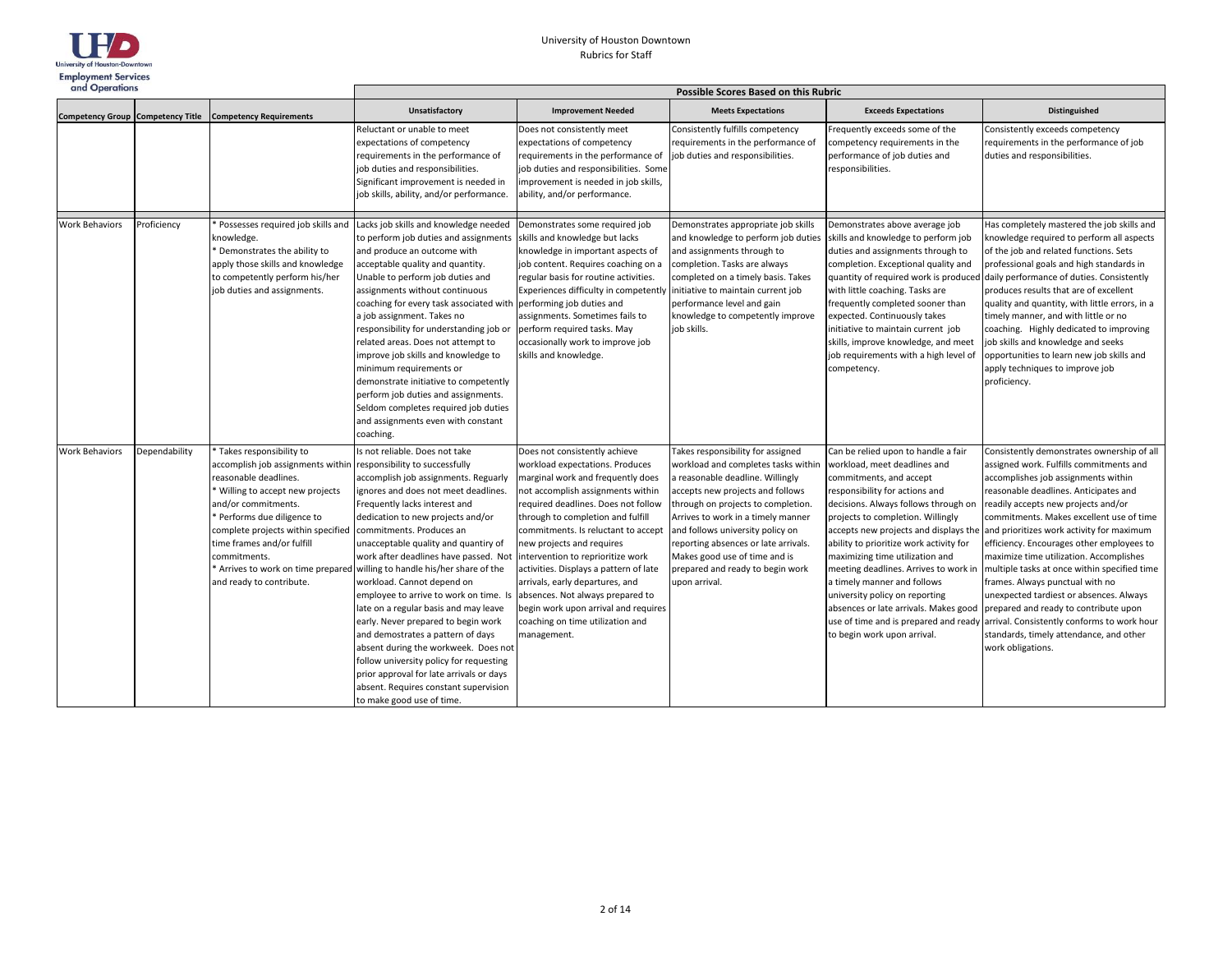

| and Operations          |                                     |                                                                                                                                                                                                                                                                                                                                                                                                                                                                                                                                                                                                                                   | Possible Scores Based on this Rubric                                                                                                                                                                                                                                                                                                                                                                                                                                                                                                                                                                                                                                                                                                                                                                                                                               |                                                                                                                                                                                                                                                                                                                                                                                                                                                                                                                                                                                                                                                                                                                  |                                                                                                                                                                                                                                                                                                                                                                                                                                                                                                                                                                                                                                       |                                                                                                                                                                                                                                                                                                                                                                                                                                                                                                                                                                                                                                                                                                                                                                                                                                                                                                                          |                                                                                                                                                                                                                                                                                                                                                                                                                                                                                                                                                                                                                                                                                                                                                                                                                                                                                                                                                                                                                                                                                                         |  |
|-------------------------|-------------------------------------|-----------------------------------------------------------------------------------------------------------------------------------------------------------------------------------------------------------------------------------------------------------------------------------------------------------------------------------------------------------------------------------------------------------------------------------------------------------------------------------------------------------------------------------------------------------------------------------------------------------------------------------|--------------------------------------------------------------------------------------------------------------------------------------------------------------------------------------------------------------------------------------------------------------------------------------------------------------------------------------------------------------------------------------------------------------------------------------------------------------------------------------------------------------------------------------------------------------------------------------------------------------------------------------------------------------------------------------------------------------------------------------------------------------------------------------------------------------------------------------------------------------------|------------------------------------------------------------------------------------------------------------------------------------------------------------------------------------------------------------------------------------------------------------------------------------------------------------------------------------------------------------------------------------------------------------------------------------------------------------------------------------------------------------------------------------------------------------------------------------------------------------------------------------------------------------------------------------------------------------------|---------------------------------------------------------------------------------------------------------------------------------------------------------------------------------------------------------------------------------------------------------------------------------------------------------------------------------------------------------------------------------------------------------------------------------------------------------------------------------------------------------------------------------------------------------------------------------------------------------------------------------------|--------------------------------------------------------------------------------------------------------------------------------------------------------------------------------------------------------------------------------------------------------------------------------------------------------------------------------------------------------------------------------------------------------------------------------------------------------------------------------------------------------------------------------------------------------------------------------------------------------------------------------------------------------------------------------------------------------------------------------------------------------------------------------------------------------------------------------------------------------------------------------------------------------------------------|---------------------------------------------------------------------------------------------------------------------------------------------------------------------------------------------------------------------------------------------------------------------------------------------------------------------------------------------------------------------------------------------------------------------------------------------------------------------------------------------------------------------------------------------------------------------------------------------------------------------------------------------------------------------------------------------------------------------------------------------------------------------------------------------------------------------------------------------------------------------------------------------------------------------------------------------------------------------------------------------------------------------------------------------------------------------------------------------------------|--|
|                         |                                     | Competency Group Competency Title Competency Requirements                                                                                                                                                                                                                                                                                                                                                                                                                                                                                                                                                                         | Unsatisfactory                                                                                                                                                                                                                                                                                                                                                                                                                                                                                                                                                                                                                                                                                                                                                                                                                                                     | <b>Improvement Needed</b>                                                                                                                                                                                                                                                                                                                                                                                                                                                                                                                                                                                                                                                                                        | <b>Meets Expectations</b>                                                                                                                                                                                                                                                                                                                                                                                                                                                                                                                                                                                                             | <b>Exceeds Expectations</b>                                                                                                                                                                                                                                                                                                                                                                                                                                                                                                                                                                                                                                                                                                                                                                                                                                                                                              | Distinguished                                                                                                                                                                                                                                                                                                                                                                                                                                                                                                                                                                                                                                                                                                                                                                                                                                                                                                                                                                                                                                                                                           |  |
|                         |                                     |                                                                                                                                                                                                                                                                                                                                                                                                                                                                                                                                                                                                                                   | Reluctant or unable to meet<br>expectations of competency<br>requirements in the performance of<br>job duties and responsibilities.<br>Significant improvement is needed in<br>job skills, ability, and/or performance.                                                                                                                                                                                                                                                                                                                                                                                                                                                                                                                                                                                                                                            | Does not consistently meet<br>expectations of competency<br>requirements in the performance of<br>job duties and responsibilities. Some<br>improvement is needed in job skills,<br>ability, and/or performance.                                                                                                                                                                                                                                                                                                                                                                                                                                                                                                  | Consistently fulfills competency<br>requirements in the performance of<br>job duties and responsibilities.                                                                                                                                                                                                                                                                                                                                                                                                                                                                                                                            | Frequently exceeds some of the<br>competency requirements in the<br>performance of job duties and<br>responsibilities.                                                                                                                                                                                                                                                                                                                                                                                                                                                                                                                                                                                                                                                                                                                                                                                                   | Consistently exceeds competency<br>requirements in the performance of job<br>duties and responsibilities.                                                                                                                                                                                                                                                                                                                                                                                                                                                                                                                                                                                                                                                                                                                                                                                                                                                                                                                                                                                               |  |
| <b>Work Behaviors</b>   | Flexibility                         | Willingly adjusts to changing<br>work assignments or conditions.<br>* Open to changes in operational<br>procedures, technology, and/or<br>organizational structure.<br>Views changes as opportunities<br>for learning and professional<br>development.<br>Displays a positive attitude to<br>encourage others.<br>Promptly responds to changes in<br>work priorities and/or unexpected<br>circumstances or situations.                                                                                                                                                                                                            | Not willing or able to accept changes in<br>work assignments or conditions and<br>frequently rejects changes in<br>operational procedures, technology,<br>and/or organizational structure. Tries<br>to avoid learning new skills and<br>constantly insists on performing<br>activities using obsolete methodology.<br>Actions create a hardship for the<br>department, supervisor, and co-<br>workers. Does not accept changes in<br>work priorities even when provided<br>guidance and learning aids.                                                                                                                                                                                                                                                                                                                                                             | Reluctantly adjusts to changing work<br>assignments or conditions and<br>organizational structure. Not always<br>open to changes in operational<br>procedures and frequently<br>experiences difficulty in changes in<br>technology and operational<br>procedures. Does not display<br>interest in learning new techniques,<br>technology, or other job activity.<br>Work attitude often demonstrates a<br>dislike for department changes<br>which hinders ability to work well<br>with others in the department,<br>including supervisor.                                                                                                                                                                        | Adjusts to changes in the work<br>assignments or conditions without<br>difficulty. Open to change and takes<br>necessary steps to learn new<br>technology needed. Able and willing<br>to learn new operational procedures<br>and readily adjusts to changes in<br>organization structure and work<br>priorities. Encourages others to feel<br>positive about changes in work<br>assignment and treat these changes<br>as growth opportunities. Is<br>competent in responding to changes<br>in work priorities and/or unexpected<br>circumstances or situations.                                                                       | Willingly accepts changing work<br>assignments or conditions and takes<br>a positive approach to ease<br>implementation of changes. Open to<br>change and encourages others by<br>being attentive and remaining<br>optimistic, even when unexpected<br>circumstances or situations arise.<br>Takes a proactive approach to<br>learning and professional<br>development. Learns new technology<br>and procedures with little effort. Able<br>and willing to learn new operational<br>procedures and technology and<br>readily adjusts to changes in<br>organization structure and work<br>priorities.                                                                                                                                                                                                                                                                                                                     | Appreciates changing work assignments or<br>conditions as an opportunity for career<br>growth and development. Anticipates<br>changes in operational procedures,<br>technology, and/or organizational structure<br>and learns new procedures sooner than<br>what is expected. Seeks out training and<br>other learning to be fully prepared for<br>change and to encourage others to adjust to<br>changes. Willing to take on the role of team<br>leader and assist others with learning new<br>operational procedures and technology.<br>Always strives to display a positive attitude<br>even when unexpected circumstances arise.<br>Able to prioritize work and maintain a<br>maximum level of efficiency with change<br>occurring.                                                                                                                                                                                                                                                                                                                                                                 |  |
| <b>Customer Service</b> | Customer<br>Relations<br>Management | Ensures customer's needs and<br>expectations are addressed within<br>his/her department or section.<br>(Customers can be students,<br>external constituents, employees,<br>or university guests.)<br>* Mentors and guides<br>department/section staff by<br>sharing knowledge and best<br>practices to appropriately respond<br>to customer's requests.<br>* Monitors staff interactions with<br>customers for professional<br>conduct, consistent application of<br>university policies and procedures,<br>and follow up of outstanding<br>requests.<br>Assumes responsibility for<br>addressing complex or unusual<br>requests. | Does not display sensitivity to the need May personally address needs of<br>of customers or require staff within the<br>department be attentive to customers<br>and maintain a positive relationship.<br>Lacks knowledge of best practices for<br>providing quality customer service and<br>is unable to mentor department and<br>provide guidance to<br>department/section staff for serving<br>customers. Does not display an<br>interest in making best practices a<br>priority for department. Fails to<br>monitor staff interactions with<br>customers to ensure the customer's<br>needs are being addressed to<br>satisfaction, professionally, and in<br>accordance with university policy and<br>procedures. Does not follow up with<br>outstanding requests or assume<br>responsibiity for addressing complex<br>situations. Matters are left unresolved. | customers but does not demand<br>prompt, professional assistance to<br>customers by staff within his/ her<br>department. Shares knowledge for<br>responding to customer's request<br>but does not fully understand best<br>practices and may not always follow<br>or mentor department/section staff<br>on best practices to appropriately<br>respond to customer's requests.<br>Does not have a mechanism in place<br>to monitor staff to ensure customer<br>needs are being met in a<br>professional manner and consistenly<br>in accordance with university policies<br>and procedures. Sometimes fails to<br>follow up on outstanding requests<br>and puts off handling complex or<br>unusual circumstances. | expectations are addressed in a<br>prompt and appropriate manner by<br>department or section. Requires staf<br>to use established best practices for<br>handling customer requests. Provides<br>mentorship and guidance to staff as<br>needed on best practices. Monitors<br>interactions between staff and<br>customers on a regular basis for<br>consistent application of university<br>policies and procedures and<br>continued professional conduct<br>toward customers. Takes<br>responsibility for handling complex or<br>unusual circumstances and follows up<br>to ensure all customer request are<br>handled to completion. | expectations are addressed in a<br>prompt and appropriate manner by<br>department or section. Requires staf<br>to use established best practices for<br>handling customer requests.<br>Monitors staff activity in relation to<br>customer service and provides<br>mentorship and guidance as needed.<br>Shares knowledge of best practices<br>with staff to allow improvements in<br>customer service given to customers<br>who contact the department or<br>section. Reviews staff interactions<br>with customers on a regular basis for<br>consistent application of university<br>policies and procedures and<br>continued professional conduct<br>toward customers. Counsels staff<br>when there are inconsistencies in<br>application of policies. Always<br>assumes responsibility for handling<br>complex or unusual circumstances<br>and follows up to ensure all customer<br>request are handled to completion. | Always ensures customer's needs and Always ensures customer's needs and Entirely committed to addressing customer<br>needs and expectations and works to<br>ensure staff in the department/section<br>appropriately respond to customer<br>requests. Researches best practices in<br>customer service and shares knowledge<br>with staff through guidance and mentorship<br>on a regular basis. Creates procedures that<br>incorporate the knowledge and best<br>practices gained. Has standard monitoring<br>processes for staff interactions with<br>customers that measure professional<br>conduct and proper application of university<br>policies and procedures that allows for<br>regular counseling and training. Modifies<br>these processes as university policies<br>change so that department/section staff<br>always have the tools needed to provide<br>exceptional customer service. Makes sure<br>he/she is made aware of outstanding<br>requests and complex or unusual requests.<br>Personally handles these issues and follows<br>through to ensure each customer request is<br>met. |  |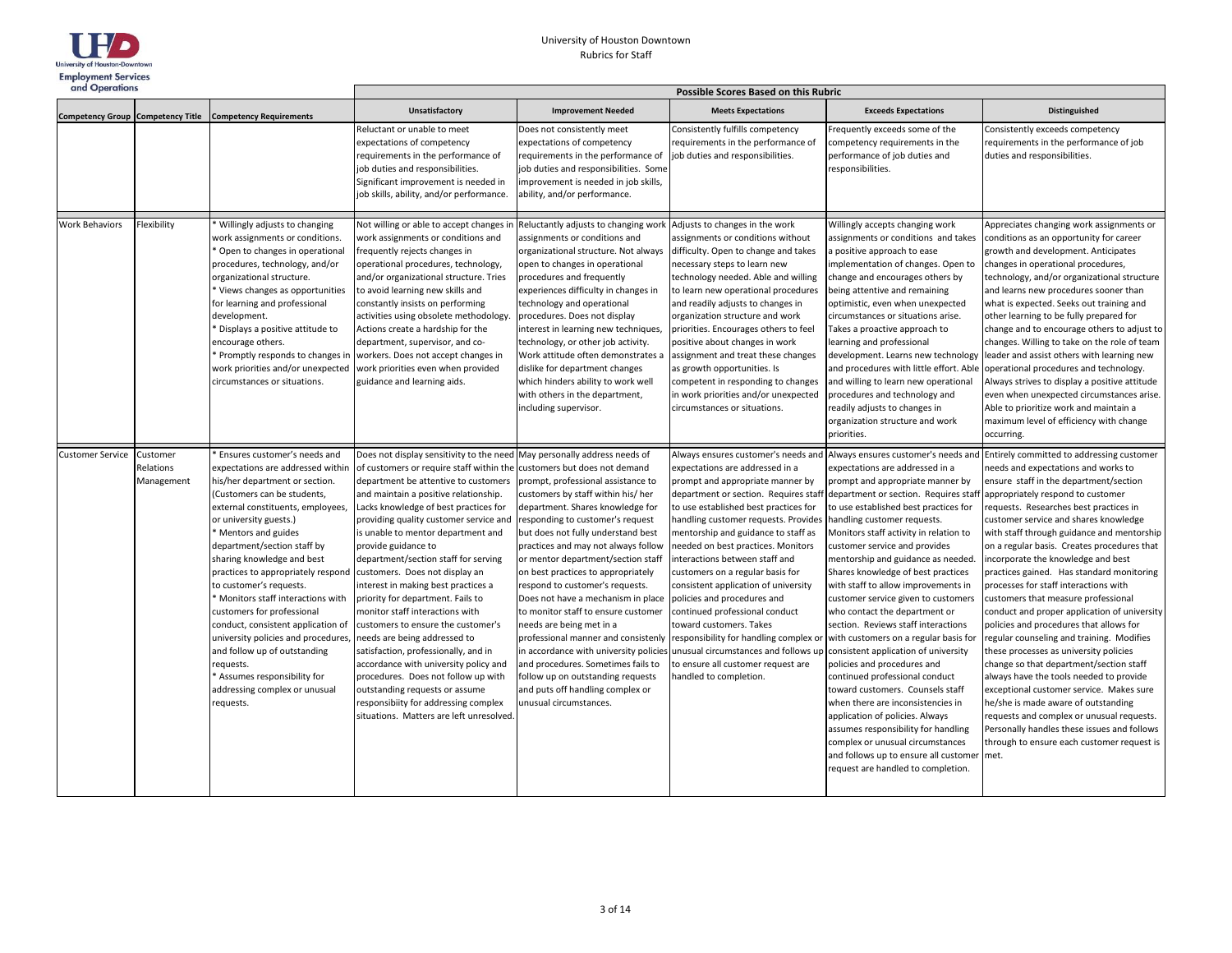

| and Operations                           |                                |                                                                                                                                                                                                                                                                                                                                                                                                                                                                                                                                                                                                                                                                                                                                                                                            | Possible Scores Based on this Rubric                                                                                                                                                                                                                                                                                                                                                                                                                                                                                                                                                                                                                                                                                                                                                                                                                                                                        |                                                                                                                                                                                                                                                                                                                                                                                                                                                                                                                                                                                                                                                                                                                                                                                                                                                   |                                                                                                                                                                                                                                                                                                                                                                                                                                                                                                                                                                                                                                                                                                                             |                                                                                                                                                                                                                                                                                                                                                                                                                                                                                                                                                                                                                                                                                                                                                                                                                                                              |                                                                                                                                                                                                                                                                                                                                                                                                                                                                                                                                                                                                                                                                                                                                                                                                                                                                                                                                                                                                                        |
|------------------------------------------|--------------------------------|--------------------------------------------------------------------------------------------------------------------------------------------------------------------------------------------------------------------------------------------------------------------------------------------------------------------------------------------------------------------------------------------------------------------------------------------------------------------------------------------------------------------------------------------------------------------------------------------------------------------------------------------------------------------------------------------------------------------------------------------------------------------------------------------|-------------------------------------------------------------------------------------------------------------------------------------------------------------------------------------------------------------------------------------------------------------------------------------------------------------------------------------------------------------------------------------------------------------------------------------------------------------------------------------------------------------------------------------------------------------------------------------------------------------------------------------------------------------------------------------------------------------------------------------------------------------------------------------------------------------------------------------------------------------------------------------------------------------|---------------------------------------------------------------------------------------------------------------------------------------------------------------------------------------------------------------------------------------------------------------------------------------------------------------------------------------------------------------------------------------------------------------------------------------------------------------------------------------------------------------------------------------------------------------------------------------------------------------------------------------------------------------------------------------------------------------------------------------------------------------------------------------------------------------------------------------------------|-----------------------------------------------------------------------------------------------------------------------------------------------------------------------------------------------------------------------------------------------------------------------------------------------------------------------------------------------------------------------------------------------------------------------------------------------------------------------------------------------------------------------------------------------------------------------------------------------------------------------------------------------------------------------------------------------------------------------------|--------------------------------------------------------------------------------------------------------------------------------------------------------------------------------------------------------------------------------------------------------------------------------------------------------------------------------------------------------------------------------------------------------------------------------------------------------------------------------------------------------------------------------------------------------------------------------------------------------------------------------------------------------------------------------------------------------------------------------------------------------------------------------------------------------------------------------------------------------------|------------------------------------------------------------------------------------------------------------------------------------------------------------------------------------------------------------------------------------------------------------------------------------------------------------------------------------------------------------------------------------------------------------------------------------------------------------------------------------------------------------------------------------------------------------------------------------------------------------------------------------------------------------------------------------------------------------------------------------------------------------------------------------------------------------------------------------------------------------------------------------------------------------------------------------------------------------------------------------------------------------------------|
| <b>Competency Group Competency Title</b> |                                | <b>Competency Requirements</b>                                                                                                                                                                                                                                                                                                                                                                                                                                                                                                                                                                                                                                                                                                                                                             | <b>Unsatisfactory</b>                                                                                                                                                                                                                                                                                                                                                                                                                                                                                                                                                                                                                                                                                                                                                                                                                                                                                       | <b>Improvement Needed</b>                                                                                                                                                                                                                                                                                                                                                                                                                                                                                                                                                                                                                                                                                                                                                                                                                         | <b>Meets Expectations</b>                                                                                                                                                                                                                                                                                                                                                                                                                                                                                                                                                                                                                                                                                                   | <b>Exceeds Expectations</b>                                                                                                                                                                                                                                                                                                                                                                                                                                                                                                                                                                                                                                                                                                                                                                                                                                  | <b>Distinguished</b>                                                                                                                                                                                                                                                                                                                                                                                                                                                                                                                                                                                                                                                                                                                                                                                                                                                                                                                                                                                                   |
|                                          |                                |                                                                                                                                                                                                                                                                                                                                                                                                                                                                                                                                                                                                                                                                                                                                                                                            | Reluctant or unable to meet<br>expectations of competency<br>equirements in the performance of<br>job duties and responsibilities.<br>Significant improvement is needed in<br>job skills, ability, and/or performance.                                                                                                                                                                                                                                                                                                                                                                                                                                                                                                                                                                                                                                                                                      | Does not consistently meet<br>expectations of competency<br>requirements in the performance of<br>job duties and responsibilities. Some<br>improvement is needed in job skills,<br>ability, and/or performance.                                                                                                                                                                                                                                                                                                                                                                                                                                                                                                                                                                                                                                   | Consistently fulfills competency<br>requirements in the performance of<br>job duties and responsibilities.                                                                                                                                                                                                                                                                                                                                                                                                                                                                                                                                                                                                                  | Frequently exceeds some of the<br>competency requirements in the<br>performance of job duties and<br>responsibilities.                                                                                                                                                                                                                                                                                                                                                                                                                                                                                                                                                                                                                                                                                                                                       | Consistently exceeds competency<br>requirements in the performance of job<br>duties and responsibilities.                                                                                                                                                                                                                                                                                                                                                                                                                                                                                                                                                                                                                                                                                                                                                                                                                                                                                                              |
| <b>Customer Service</b>                  | Student Advising<br>Assistance | Demonstrates the ability to<br>advise and assist university<br>students and/or prospective<br>students with academic plans and<br>course selection, financial options,<br>career plans, and/or student<br>opportunities.<br>* Shares relevant knowledge and<br>insight to apprise students of the<br>university's programs and services.<br>Provides encouragement and<br>guidance to foster student<br>success.<br>Listens and responds to student<br>requests and concerns with<br>patience and understanding.<br>Treats students with respect.                                                                                                                                                                                                                                          | Lacks the skills needed to appropriately Assists university students and/or<br>advise and assist students and/or<br>prospective students with academic<br>plans, course selection, financial<br>options, career plans, and/or other<br>student opportunities. Makes little<br>effort to gain knowledge of student<br>advising and enrollment processes.<br>Demonstrates a lack interest or<br>inability to share knowledge and<br>nsight to apprise students on<br>university programs and services. Does programs and services.<br>not provide students with<br>encouragement and guidance or treat<br>them in a manner that fosters student<br>success. Unattentive to student<br>requests, often shows little<br>understanding for their concerns, and<br>demonstrates an attitute that is<br>disrespectful and impatient when<br>interacting with students.                                             | prospective students with some<br>aspects of enrollment, student<br>opportunities, and financial aid, but<br>knowledge is limited and is unable to<br>adequately advise students on areas<br>that require a broader and more in<br>depth knowledge of student<br>services. Complacent with his/her<br>ability to share knowledge and<br>insight to students of the university's<br>Inconsistently provides guidance<br>that would foster student success.<br>Frequently does not listen to<br>students and responds incorrectly<br>and abruptly. Sometimes he/she<br>demonstrates a lack of patience and<br>understanding of student needs.<br>Tries to treat students with respect<br>but at times can become abrupt<br>when responding.                                                                                                         | Displays the skills and knowledge<br>necessary to successfully advise and<br>assist university students and/or<br>prospective students with academic<br>plans and course selection, financial<br>options, career plans, and/or student<br>opportunities. Willingly shares<br>relevant knowledge and insight of<br>university programs and provides<br>encouragement and guidance to<br>students in order to foster student<br>success. Responsive to students<br>needs. Listens to students and<br>responds in an appropriate manner<br>with patience, understanding, and<br>respect.                                                                                                                                       | Displays above average skills and<br>knowledge in student advising,<br>enrollment, career planning, financial<br>opportunities, and other student<br>opportunities. Always excited and<br>enthusiastic when advising students<br>and sharing relevant knowledge and<br>insight to apprise current and<br>potential students of the university's<br>programs and services. Always<br>attentive to students and listens<br>patiently and responds in a courteous<br>and respectful manner. Always<br>supportive of student needs and<br>willing to provide encouragement and<br>guidance.                                                                                                                                                                                                                                                                      | Thoroughly knowledgeable in student<br>advising, enrollment, career planning,<br>financial opportunities, and other student<br>opportunities. Always excited and<br>enthusiastic when advising students and<br>sharing relevant knowledge and insight to<br>apprise current and potential students of<br>the university's programs and services.<br>Promotes an interest in UHD; provides<br>encouragement and guidance; and creates a<br>desire to achieve student success through<br>his/her actions. Listens patiently and makes<br>sure he/she has a thorough understanding<br>of the student's request and concerns<br>before responding in a positive manner to<br>ensure the student understands and feels<br>their concern has been addressed. Treats<br>all students, both current and potential,<br>with respect and displays a sincere desire to<br>offer assistance.                                                                                                                                       |
| <b>Customer Service</b>                  | Focus on<br>Customer Service   | Focuses on customer's needs<br>and expectations. (Customers can<br>be students, external constituents,<br>employees, or university guests.)<br>* Respectfully ascertains<br>customer's needs and determines<br>appropriate response.<br>* Promptly responds by providing<br>requested information, takes<br>appropriate action, or refers<br>customer to appropriate individual<br>or department.<br>* If further actions need to be<br>taken, advises customers of<br>realistic time frames for a<br>response to their request.<br>Follows up with customers on<br>outstanding requests in a timely<br>manner.<br>Tactfully explains to customers<br>why their needs and/or<br>expectations cannot be met if the<br>university does not provide the<br>requested information or services. | Does not display sensitivity to the<br>needs and expectations of customers,<br>including students, administrators,<br>faculty, other staff, visitors, guests, and<br>the general public. Fails to be attentive<br>when interacting with customers and<br>lacks skills to ascertain the customer's<br>needs and determine an appropriate<br>action. Frequently dismisses customers<br>without providing guidance or<br>direction to obtain assistance. Unable<br>to communicate to customers an<br>appropriate response when further<br>action is needed or when their request<br>will be resolved. Never follows up with<br>customers until their outstanding<br>requests are fully handled or resolved.<br>Does not maintain a positive attitude<br>when explaining to customers the<br>university does not offer the requested<br>services. Overall, customer service is<br>unhelpful on a regular basis. | Has difficulty in focusing on or<br>understanding the customer's needs<br>and expectation. Difficulty with<br>understanding customer's needs<br>results in an inability to determine<br>the best action or appropriate<br>response. Lacks knowledge of<br>department operations and is unable<br>to refer customers to the<br>appropriate individual or<br>department. Sometimes provides<br>customers unrealistic time frames<br>for responses to their requests.<br>When response is not received,<br>customers feel frustrated and that<br>they are not being provided service.<br>Follows up with customers on<br>outstanding issues but not in a<br>timely manner. Has difficulty in<br>tactfully telling a customer the<br>university does not provide a<br>requested service or when providing<br>a response the customer may not<br>want. | Regularly responds to customer<br>needs and expectations without<br>hesitation. Listens and determines<br>the most appropriate response.<br>Regularly assists customers by<br>providing a prompt response to their<br>request or refers them to the<br>appropriate department or individua<br>Ensures the customer is given a<br>realistic time frame for a response if<br>further actions need to be taken.<br>Conducts follow up on requests with<br>the customer in a timely manner. If<br>unable to offer assistance because<br>the university does not offer the<br>services, explains all issues to the<br>customer with tact and in a friendly<br>manner to make sure everyone<br>agrees or understands the outcome. | Regularly responds to customer<br>needs and expectations without<br>hesitation. Anticipates, listens,<br>understands, and determines the<br>most appropriate response. Regularly<br>assists customers by providing a<br>prompt response to their request or<br>guides them to the appropriate<br>department or individual. Reacts to<br>questions and issues with an attitude<br>of support and problem-solving and<br>ensures the customer is given a<br>realistic time frame for a response if<br>further action is required. Follows up<br>on requests with the customer until<br>their request or issue is resolved. If<br>unable to offer assistance because<br>the university does not offer the<br>services, explains all issues to the<br>customer with tact and in a friendly<br>manner to make sure everyone<br>agrees or understands the outcome. | Consistently provides excellent, prompt,<br>and friendly customer services. Maintains a<br>positive relationship with all internal and<br>external customers. Primary focus is always<br>on the customer needs and expectations.<br>Creates a work climate that seeks<br>opportunities to ascertain customer needs<br>and determine the most appropriate<br>response, while always looking for ways to<br>improve the quality of the service given to<br>the customer. All customer requests are<br>handled professionally, accurately, and in a<br>timely manner. If follow up work or<br>research is required, the customer is<br>provided a realistic time frame to have<br>his/her request resolved. Follows up on<br>outstanding requests until finished and<br>seeks input from the customer on how they<br>could have been better served. Is able to<br>deliver news, that is not always positive or<br>what the customer wants to hear, in a calm<br>and caring manner that offers support to<br>the customer. |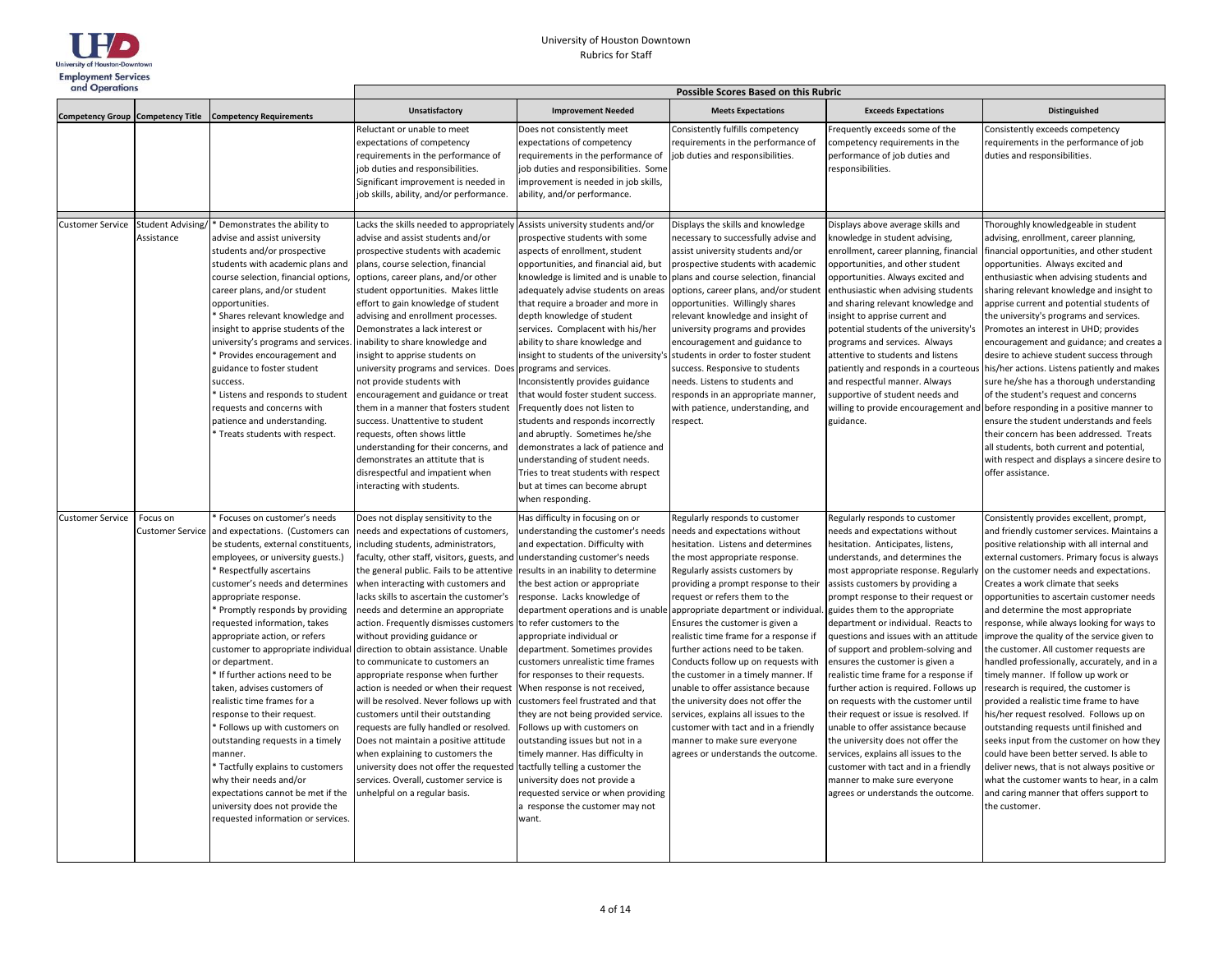

| and Operations          |                              |                                                                                                                                                                                                                                                                                                                                                                                                                                                                                                                                                                                                                                                                                                                                                                                                                                                                                                                                                              | <b>Possible Scores Based on this Rubric</b>                                                                                                                                                                                                                                                                                                                                                                                                                                                                                                                                                                                                                                                                                                                                                                                                                                                                                                                                                                                                                                                                              |                                                                                                                                                                                                                                                                                                                                                                                                                                                                                                                                                                                                                                                                                                                                                                                             |                                                                                                                                                                                                                                                                                                                                                                                                                                                                                                                                                                                                                                                                                                                                                                                                                                                                                                                                    |                                                                                                                                                                                                                                                                                                                                                                                                                                                                                                                                                                                                                                                                                                                                                                                                                                            |                                                                                                                                                                                                                                                                                                                                                                                                                                                                                                                                                                                                                                                                                                                                                                                                                                                                                                                                                                                                                                                                                                                                                            |  |
|-------------------------|------------------------------|--------------------------------------------------------------------------------------------------------------------------------------------------------------------------------------------------------------------------------------------------------------------------------------------------------------------------------------------------------------------------------------------------------------------------------------------------------------------------------------------------------------------------------------------------------------------------------------------------------------------------------------------------------------------------------------------------------------------------------------------------------------------------------------------------------------------------------------------------------------------------------------------------------------------------------------------------------------|--------------------------------------------------------------------------------------------------------------------------------------------------------------------------------------------------------------------------------------------------------------------------------------------------------------------------------------------------------------------------------------------------------------------------------------------------------------------------------------------------------------------------------------------------------------------------------------------------------------------------------------------------------------------------------------------------------------------------------------------------------------------------------------------------------------------------------------------------------------------------------------------------------------------------------------------------------------------------------------------------------------------------------------------------------------------------------------------------------------------------|---------------------------------------------------------------------------------------------------------------------------------------------------------------------------------------------------------------------------------------------------------------------------------------------------------------------------------------------------------------------------------------------------------------------------------------------------------------------------------------------------------------------------------------------------------------------------------------------------------------------------------------------------------------------------------------------------------------------------------------------------------------------------------------------|------------------------------------------------------------------------------------------------------------------------------------------------------------------------------------------------------------------------------------------------------------------------------------------------------------------------------------------------------------------------------------------------------------------------------------------------------------------------------------------------------------------------------------------------------------------------------------------------------------------------------------------------------------------------------------------------------------------------------------------------------------------------------------------------------------------------------------------------------------------------------------------------------------------------------------|--------------------------------------------------------------------------------------------------------------------------------------------------------------------------------------------------------------------------------------------------------------------------------------------------------------------------------------------------------------------------------------------------------------------------------------------------------------------------------------------------------------------------------------------------------------------------------------------------------------------------------------------------------------------------------------------------------------------------------------------------------------------------------------------------------------------------------------------|------------------------------------------------------------------------------------------------------------------------------------------------------------------------------------------------------------------------------------------------------------------------------------------------------------------------------------------------------------------------------------------------------------------------------------------------------------------------------------------------------------------------------------------------------------------------------------------------------------------------------------------------------------------------------------------------------------------------------------------------------------------------------------------------------------------------------------------------------------------------------------------------------------------------------------------------------------------------------------------------------------------------------------------------------------------------------------------------------------------------------------------------------------|--|
|                         |                              | Competency Group Competency Title Competency Requirements                                                                                                                                                                                                                                                                                                                                                                                                                                                                                                                                                                                                                                                                                                                                                                                                                                                                                                    | <b>Unsatisfactory</b>                                                                                                                                                                                                                                                                                                                                                                                                                                                                                                                                                                                                                                                                                                                                                                                                                                                                                                                                                                                                                                                                                                    | <b>Improvement Needed</b>                                                                                                                                                                                                                                                                                                                                                                                                                                                                                                                                                                                                                                                                                                                                                                   | <b>Meets Expectations</b>                                                                                                                                                                                                                                                                                                                                                                                                                                                                                                                                                                                                                                                                                                                                                                                                                                                                                                          | <b>Exceeds Expectations</b>                                                                                                                                                                                                                                                                                                                                                                                                                                                                                                                                                                                                                                                                                                                                                                                                                | <b>Distinguished</b>                                                                                                                                                                                                                                                                                                                                                                                                                                                                                                                                                                                                                                                                                                                                                                                                                                                                                                                                                                                                                                                                                                                                       |  |
|                         |                              |                                                                                                                                                                                                                                                                                                                                                                                                                                                                                                                                                                                                                                                                                                                                                                                                                                                                                                                                                              | Reluctant or unable to meet<br>expectations of competency<br>requirements in the performance of<br>job duties and responsibilities.<br>Significant improvement is needed in<br>job skills, ability, and/or performance.                                                                                                                                                                                                                                                                                                                                                                                                                                                                                                                                                                                                                                                                                                                                                                                                                                                                                                  | Does not consistently meet<br>expectations of competency<br>requirements in the performance of<br>job duties and responsibilities. Some<br>improvement is needed in job skills,<br>ability, and/or performance.                                                                                                                                                                                                                                                                                                                                                                                                                                                                                                                                                                             | Consistently fulfills competency<br>requirements in the performance of<br>job duties and responsibilities.                                                                                                                                                                                                                                                                                                                                                                                                                                                                                                                                                                                                                                                                                                                                                                                                                         | Frequently exceeds some of the<br>competency requirements in the<br>performance of job duties and<br>responsibilities.                                                                                                                                                                                                                                                                                                                                                                                                                                                                                                                                                                                                                                                                                                                     | Consistently exceeds competency<br>requirements in the performance of job<br>duties and responsibilities.                                                                                                                                                                                                                                                                                                                                                                                                                                                                                                                                                                                                                                                                                                                                                                                                                                                                                                                                                                                                                                                  |  |
| <b>Customer Service</b> | Communicates<br>Effectively  | Communicates clearly, concisely,<br>and with courtesy.<br>Carefully listens to customer or<br>thoroughly reads correspondence,<br>and uses good judgment to<br>respond appropriately.<br>(Customers can be students,<br>external constituents, employees,<br>or university guests.)<br><sup>*</sup> Communicates requests for<br>further action or resources to<br>appropriate individuals with tact.                                                                                                                                                                                                                                                                                                                                                                                                                                                                                                                                                        | Demonstrates a lack of acceptable<br>written and oral communication skills.<br>Does not listen attentively to<br>customers, is easily distracted and<br>does not focus on what the customer<br>is saying. Does not respond to written<br>correspondence in a timely manner.<br>Does not thoroughly read written<br>correspondence and/or provides<br>incomplete or incorrect responses.<br>Often written correspondence has an<br>unfriendly tone and is not<br>grammatically correct. Does not<br>convey communication requests that<br>need further action to supervisor,<br>peers, customers, or other appropriate<br>party. Makes not effort to improve<br>skills and be more attentive to<br>customers.                                                                                                                                                                                                                                                                                                                                                                                                             | Demonstrates a marginal level of<br>communication skills. Training is<br>needed to improve skills so<br>responses, both oral and written, are<br>clear, concise, and courteous. Does<br>not always listen to customers and<br>get a full understanding of their<br>requests. Regularly lacks judgement<br>in responses. Usually communicates<br>requests for further action to the<br>appropriate individuals but not<br>always timely and with complete<br>details so the responsible party is<br>fully informed.                                                                                                                                                                                                                                                                          | Courteous when communicating with<br>customers. Responses are clear,<br>concise and understandable. Reads<br>written requests and responds in a<br>timely manner using proper gramma<br>and language. Uses good judgement<br>when providing a response to ensure<br>an appropriate and accurate<br>response. Conveys information to<br>supervisors, peers, customers, or<br>other responsible party in a timely<br>and cordial manner when further<br>action is required                                                                                                                                                                                                                                                                                                                                                                                                                                                           | Communication with customers is<br>clear, concise, courteous, and<br>provided in a timely manner. Time is<br>taken to thoroughly read written<br>requests. Displays above average<br>verbal and written communication<br>skills and always uses proper<br>grammar and language. Interacts in a<br>positive manner. Uses good<br>judgement and gives the customer<br>their full attention by listening to<br>their requests, asking questions, and<br>conducting open dialog. Conveys<br>information to supervisors, peers,<br>customers, or other responsible party<br>in a timely and cordial manner when<br>further action is required                                                                                                                                                                                                   | Demonstrates excellent written and oral<br>communication skills, including effective<br>listening, comprehension, and interpersonal<br>skills when communicating with customers.<br>Fosters an environment of collaboration,<br>teamwork, and mutual respect in the<br>university through effective communication<br>with students, external constituents,<br>employees, university guests, peers, and<br>supervisors. Is always attentive to<br>customers, engages in open dialog to gather<br>facts, uses good judgement in responses,<br>and effectively handles difficult situations.<br>Consistently asks for feedback and engages<br>in positive interactions with customers.<br>Communicates full details when<br>communicating requests for further action<br>or resources to the appropriate individual.                                                                                                                                                                                                                                                                                                                                          |  |
| Administrative          | Organizational<br>Management | Manages department or section<br>planning and assessment<br>consistent with the university's<br>goals, objectives and executive<br>management's directives.<br><sup>*</sup> Develops and oversees<br>administration of the<br>department/section budget to<br>ensure effective utilization of<br>financial resources and<br>appropriate disbursement of<br>funds.<br>Fosters a cooperative and<br>productive work environment that<br>advances department/section<br>operations and initiatives through<br>motivation, encouragement, and<br>professional development of staff.<br>Develops department/section<br>procedures and work rules for<br>compliance with government<br>regulations and university policies;<br>participates in the development<br>and revision of applicable<br>university policies.<br>Competently represents the<br>department/section through<br>interactions with the university<br>community and/or external<br>constituents. | Lacks knowledge of university goals<br>and objectives. Ignores directives<br>provided by the executive<br>management of the department or<br>section. Lacks ability to conduct an<br>assessment of his/her<br>department/section to plan for<br>innovations, changes in operation<br>procedures, or increasing efficiency.<br>Fails to properly develop and oversee<br>the department/section budget to<br>ensure efficienty in expenditures and<br>use of funds. Cannot account for<br>financial expenditures and very seldom<br>reviews budget and financial resources.<br>Does not have acceptable knowledge<br>of policies and laws that regulate the<br>use of funds, which creates a hardship<br>for business units and departments<br>responsible for the university's<br>financial and budget operations. Not<br>motivated. Does not seek to motivate<br>and encourage staff in the<br>department/section to maintain a<br>productive work environment, advance<br>the department/section through<br>positive interactions with peers/other<br>departments, and seek growth through<br>training and development. | Cannot manage department or<br>section planning and assessment<br>consistent with the university's goals<br>and objectives and executive<br>management's directives without<br>regular coaching, intervention, or<br>supervision. Does not follow through<br>on overseeing the budget<br>administration process and creating<br>steps to ensure financial resources<br>are being used effectively and<br>according to financial policies.<br>Financial reports may not be<br>completed on time and corrections<br>to reports and cost center charges<br>are ofter required. Does little to<br>motivate staff or maintain a positive<br>and productive work enviroment<br>that encourages teamwork, staff<br>development, and positive<br>relationships with peers and other<br>departments. | Manages planning and assessment of<br>department/section operations and<br>always functions within the<br>university's goals and objectives as<br>well as executive management's<br>directives. Able to develop and<br>oversee budget operations to ensure<br>naximum efficiency in the utilization<br>of financial resources. Creates a<br>productive work environment that<br>notivates and encourages<br>department/section staff to establish<br>high standards for the<br>department/sections and to display a<br>positive approach to operations,<br>initiatives, and professional<br>development. Operates under<br>established rules for compliance with<br>government regulations and<br>university policies. Contributes to<br>policy development and<br>professionally represents the<br>department/section in interactions<br>with the university community and/or professional development.<br>external constituents. | Understands the importance of<br>planning and assessment of<br>department/section operations,<br>develops and oversees current<br>operations of section, and outlines<br>future needs or changes in<br>procedures for executive<br>management within the university's<br>goals and objectives as well as<br>executive management's directives.<br>Skilled in finance administration and<br>develops and oversees budget<br>operations to ensure maximum<br>efficiency in the utilization of financial<br>resources. Financial reports are<br>prepared accurately in a timely<br>manner. Creates a productive work<br>environment through self motivation<br>and encourages department/section<br>staff to establish high standards for<br>the department/sections and to<br>display a positive approach to<br>operations, initiatives. and | Consistently prioritizes and conducts<br>management of department/section<br>planning and assessment fully within the<br>scope of the university's goals and<br>objectives as well as in accordance with<br>executive management's directives.<br>Willingly provides support to supervisor and<br>staff in department/section in developing<br>assessment tools to measure progress and<br>assess current and future needs. Ensures<br>effective utilization of financial resources<br>and appropriate disbursement of funds by<br>developing methods of checks and balances<br>and overseeing the daily processes used in<br>financial reporting. Seeks out opportunities<br>to increase knowledge of university best<br>practices in organizational management.<br>Highly motivated to foster a cooperative<br>and productive work environment through<br>seeking new methods and sharing<br>knowledge gained with<br>department/section. Motivates and<br>encourages staff to maintain positive<br>interactions within section and with other<br>departments as well as strive for<br>professional development that advances<br>the department/section. |  |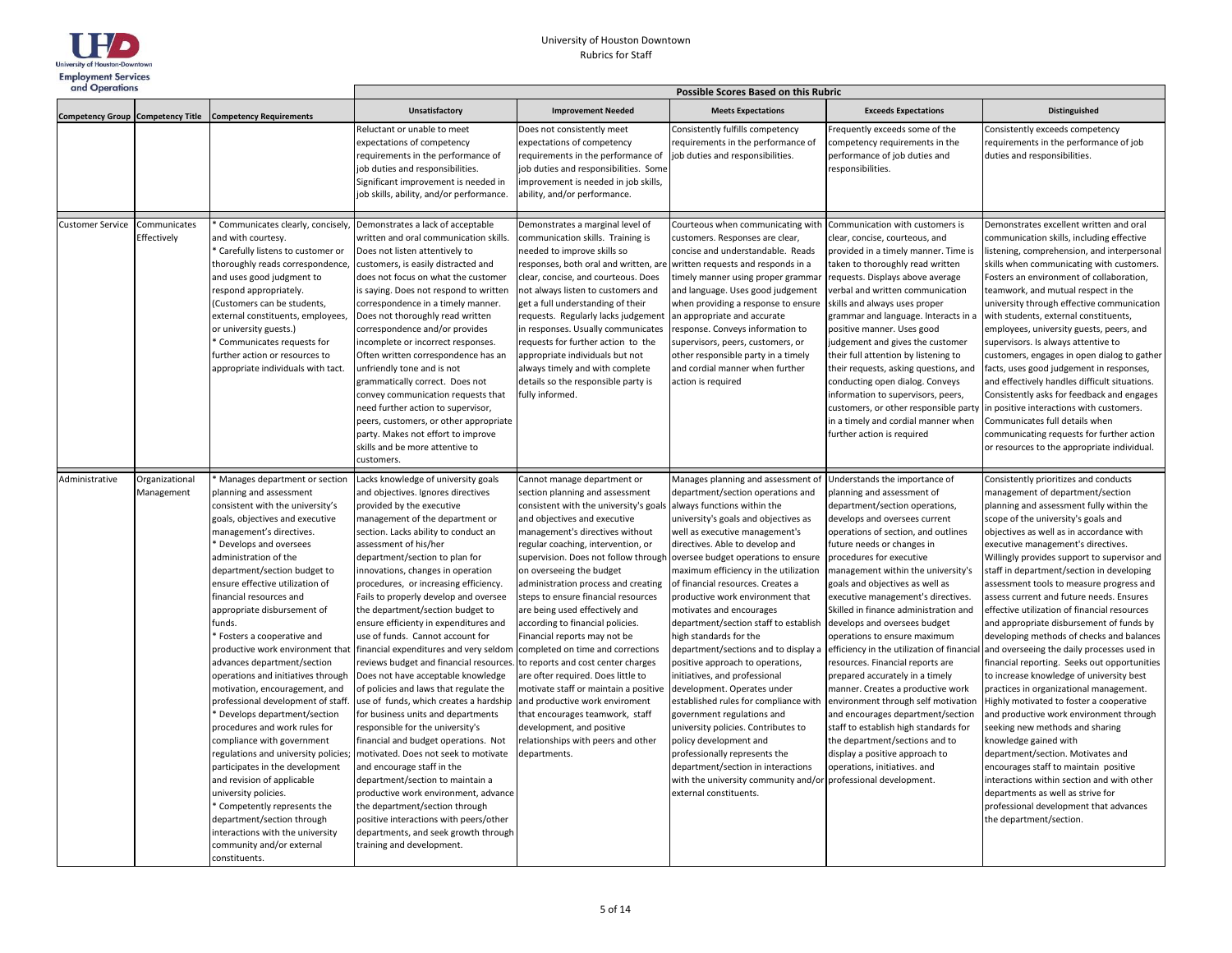

| and Operations |                          |                                                                                                                                                                                                                                                                                                                                                                                                                                                                                                                                                                                                                                                    | Possible Scores Based on this Rubric                                                                                                                                                                                                                                                                                                                                                                                                                                                                                                                                                                                                                                                                                                                                                                                                                                                                                                         |                                                                                                                                                                                                                                                                                                                                                                                                                                                                                                                                                                                                                                                                                                                                                                                                                                                                                                                                                                                 |                                                                                                                                                                                                                                                                                                                                                                                                                                                                                                                                                                                                                                                                                                                                                                                                                         |                                                                                                                                                                                                                                                                                                                                                                                                                                                                                                                                                                                                                                                                                                                                                                                                                                                                                                                                                                                                                                       |                                                                                                                                                                                                                                                                                                                                                                                                                                                                                                                                                                                                                                                                                                                                                                                                                                                                                                                                                                                     |  |
|----------------|--------------------------|----------------------------------------------------------------------------------------------------------------------------------------------------------------------------------------------------------------------------------------------------------------------------------------------------------------------------------------------------------------------------------------------------------------------------------------------------------------------------------------------------------------------------------------------------------------------------------------------------------------------------------------------------|----------------------------------------------------------------------------------------------------------------------------------------------------------------------------------------------------------------------------------------------------------------------------------------------------------------------------------------------------------------------------------------------------------------------------------------------------------------------------------------------------------------------------------------------------------------------------------------------------------------------------------------------------------------------------------------------------------------------------------------------------------------------------------------------------------------------------------------------------------------------------------------------------------------------------------------------|---------------------------------------------------------------------------------------------------------------------------------------------------------------------------------------------------------------------------------------------------------------------------------------------------------------------------------------------------------------------------------------------------------------------------------------------------------------------------------------------------------------------------------------------------------------------------------------------------------------------------------------------------------------------------------------------------------------------------------------------------------------------------------------------------------------------------------------------------------------------------------------------------------------------------------------------------------------------------------|-------------------------------------------------------------------------------------------------------------------------------------------------------------------------------------------------------------------------------------------------------------------------------------------------------------------------------------------------------------------------------------------------------------------------------------------------------------------------------------------------------------------------------------------------------------------------------------------------------------------------------------------------------------------------------------------------------------------------------------------------------------------------------------------------------------------------|---------------------------------------------------------------------------------------------------------------------------------------------------------------------------------------------------------------------------------------------------------------------------------------------------------------------------------------------------------------------------------------------------------------------------------------------------------------------------------------------------------------------------------------------------------------------------------------------------------------------------------------------------------------------------------------------------------------------------------------------------------------------------------------------------------------------------------------------------------------------------------------------------------------------------------------------------------------------------------------------------------------------------------------|-------------------------------------------------------------------------------------------------------------------------------------------------------------------------------------------------------------------------------------------------------------------------------------------------------------------------------------------------------------------------------------------------------------------------------------------------------------------------------------------------------------------------------------------------------------------------------------------------------------------------------------------------------------------------------------------------------------------------------------------------------------------------------------------------------------------------------------------------------------------------------------------------------------------------------------------------------------------------------------|--|
|                |                          | Competency Group Competency Title Competency Requirements                                                                                                                                                                                                                                                                                                                                                                                                                                                                                                                                                                                          | Unsatisfactory                                                                                                                                                                                                                                                                                                                                                                                                                                                                                                                                                                                                                                                                                                                                                                                                                                                                                                                               | <b>Improvement Needed</b>                                                                                                                                                                                                                                                                                                                                                                                                                                                                                                                                                                                                                                                                                                                                                                                                                                                                                                                                                       | <b>Meets Expectations</b>                                                                                                                                                                                                                                                                                                                                                                                                                                                                                                                                                                                                                                                                                                                                                                                               | <b>Exceeds Expectations</b>                                                                                                                                                                                                                                                                                                                                                                                                                                                                                                                                                                                                                                                                                                                                                                                                                                                                                                                                                                                                           | Distinguished                                                                                                                                                                                                                                                                                                                                                                                                                                                                                                                                                                                                                                                                                                                                                                                                                                                                                                                                                                       |  |
|                |                          |                                                                                                                                                                                                                                                                                                                                                                                                                                                                                                                                                                                                                                                    | Reluctant or unable to meet<br>expectations of competency<br>equirements in the performance of<br>job duties and responsibilities.<br>Significant improvement is needed in<br>job skills, ability, and/or performance.                                                                                                                                                                                                                                                                                                                                                                                                                                                                                                                                                                                                                                                                                                                       | Does not consistently meet<br>expectations of competency<br>requirements in the performance of<br>job duties and responsibilities. Some<br>improvement is needed in job skills,<br>ability, and/or performance.                                                                                                                                                                                                                                                                                                                                                                                                                                                                                                                                                                                                                                                                                                                                                                 | Consistently fulfills competency<br>requirements in the performance of<br>job duties and responsibilities.                                                                                                                                                                                                                                                                                                                                                                                                                                                                                                                                                                                                                                                                                                              | Frequently exceeds some of the<br>competency requirements in the<br>performance of job duties and<br>responsibilities.                                                                                                                                                                                                                                                                                                                                                                                                                                                                                                                                                                                                                                                                                                                                                                                                                                                                                                                | Consistently exceeds competency<br>requirements in the performance of job<br>duties and responsibilities.                                                                                                                                                                                                                                                                                                                                                                                                                                                                                                                                                                                                                                                                                                                                                                                                                                                                           |  |
| Administrative | Operations<br>Management | Manages department or section<br>operations consistently with<br>department/section goals and<br>objectives.<br>Administers the<br>department/section budget<br>ensuring effective utilization of<br>financial resources and<br>appropriate disbursement of<br>funds.<br>Fosters a cooperative and<br>productive work environment<br>through motivation,<br>encouragement, and mentorship<br>of staff.<br>Ensures department/section<br>compliance with university and<br>department policies, procedures,<br>and work rules.<br>Keeps management apprised of<br>department/section activities and<br>issues requiring senior<br>management input. | Makes no attempt to establish or<br>communicate clearly defined goals and<br>objectives to the department/section<br>staff. Department/section lacks<br>knowledge of what is expected of<br>them. Consistently displays poor skills<br>on financial operations by not<br>monitoring disbursements of funds to<br>ensure effective utilization of financial<br>esources. Lacks the ability to motivate Frequently does not monitor where<br>and encourage staff to maintain a<br>cooperative and productive work<br>environment. Shows little interest in<br>mentorship or staff developoment.<br>Does not review actions of<br>department/section for compliance<br>with university and department<br>policies, procedures, and work rules.<br>Department policies and procedures<br>are often missing. Regularly fails to<br>make management aware of potential<br>problems and special circumstances<br>that may require management input. | Tries to manage the<br>department/section operations<br>consistent with department/section<br>goals and objectives but does not<br>update goals and objectives regularly<br>as needs change. Periodically<br>reviews the budget to check for<br>inconsistencies or errors when<br>preparing financial reports.<br>and how funds are disbursed to<br>determine if financial resources are<br>being utilized in the best possible<br>manner. Tries to maintain a<br>cooperative and productive work<br>environment but does not motivate,<br>encourage, or mentor staff to<br>increase the level of productivity.<br>Remains at a status quo with little or<br>no growth. Assumes<br>department/section is complying<br>with university and department<br>policies, procedures, and work rules<br>but does little to enforce<br>compliance. Does not provide<br>feedback to senior management or<br>keep them apprised of activity<br>requiring their input on a timely<br>basis. | Consistently demonstrates good<br>management skills in overseeing<br>department/section operations.<br>Reviews budget regularly to ensure<br>procedures are being properly<br>followed and checks the<br>disbursement of funds to ensure<br>financial resources are being used<br>effectively. Always motivates and<br>encourages staff to maintain a<br>cooperative and productive work<br>environment. Regularly mentors staff followed and checks the<br>and shares knowledge gained<br>through professional development.<br>Reviews work activity on a regular<br>basis for compliance with university<br>and department policies, procedures<br>and work rules. Provides feedback to<br>senior management in a timely<br>manner and gives senior<br>management full details on issues<br>that require their input. | Consistently demonstrates good<br>management skills in overseeing<br>department/section operations.<br>Communicates goals and objectives<br>to staff on a regular basis so they<br>know what is expected of them and<br>requests feedback on a regular basis.<br>Knowledgeable about financial<br>operations and regularly mentors<br>staff. Reviews budget regularly to<br>ensure procedures are being properly<br>disbursement of funds to ensure<br>financial resources are being used<br>effectively. Always motivates and<br>encourages staff to maintain a<br>cooperative and productive work<br>environment. Supports staff in<br>professional development and<br>regularly mentors them to share<br>knowledge and best practices.<br>Reviews work activity on a regular<br>basis for compliance with university<br>and department policies, procedures,<br>and work rules. Provides feedback to<br>senior management in a timely<br>manner and gives senior<br>management full details on issues<br>that require their input. | Develops clearly defined<br>department/section goals and objectives<br>and communicates work/productivity<br>expectations to department/section staff on<br>a regular basis. Mentors staff as needed on<br>budget and finance operations to ensure<br>effective utilization of financial resources<br>and appropriate disbursement of funds.<br>Researches best practices in budget and<br>finance, makes sure all reports are<br>submitted on a timely basis, and ensures<br>procedures for financial operations are<br>followed. Highly motivated with work<br>activity and motivates and encourages staff<br>to maintain a cooperative and productive<br>work environment. Mentors staff and<br>engages them to improve productivity and<br>conduct all activity in compliance with<br>university and department policies,<br>procedures, and work rules. Immediately<br>provides senior management with details of<br>issues needing their approval as soon as<br>issues arise. |  |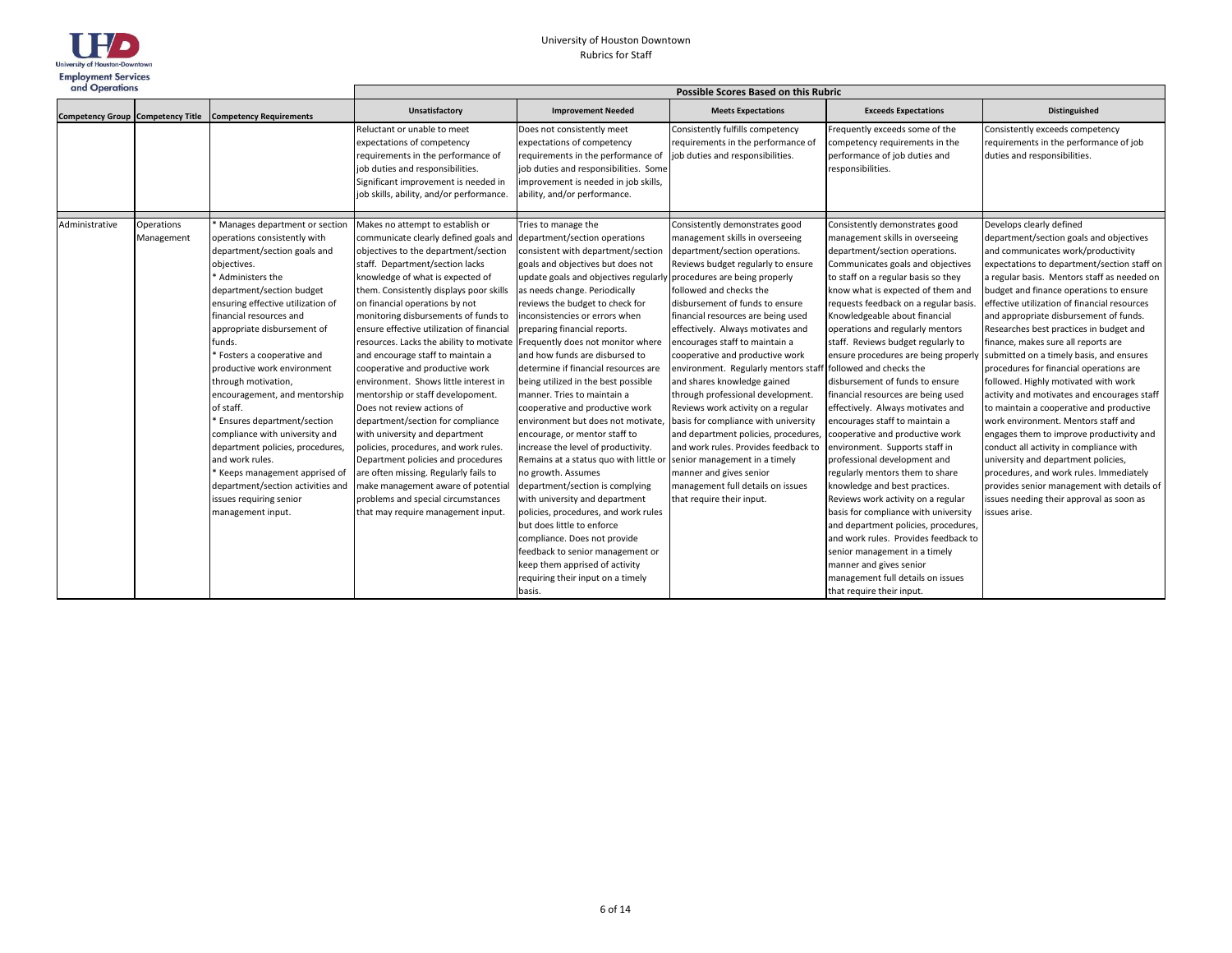

| and Operations |                         |                                                                                                                                                                                                                                                                                                                                                                                    | <b>Possible Scores Based on this Rubric</b>                                                                                                                                                                                                                                                                                                                                                                                                                                                                                                                                                                                                                                                                                 |                                                                                                                                                                                                                                                                                                                                                                                                                                                                                                                                                                                                                                                                                                  |                                                                                                                                                                                                                                                                                                                                                                                                                                                                                                                                                                 |                                                                                                                                                                                                                                                                                                                                                                                                                                                                                                                                                                                                                                                                                                                                                                      |                                                                                                                                                                                                                                                                                                                                                                                                                                                                                                                                                                                                                                                                                                                                                                                                                                                                                                                                                                                                                                                                                                                                                                        |  |
|----------------|-------------------------|------------------------------------------------------------------------------------------------------------------------------------------------------------------------------------------------------------------------------------------------------------------------------------------------------------------------------------------------------------------------------------|-----------------------------------------------------------------------------------------------------------------------------------------------------------------------------------------------------------------------------------------------------------------------------------------------------------------------------------------------------------------------------------------------------------------------------------------------------------------------------------------------------------------------------------------------------------------------------------------------------------------------------------------------------------------------------------------------------------------------------|--------------------------------------------------------------------------------------------------------------------------------------------------------------------------------------------------------------------------------------------------------------------------------------------------------------------------------------------------------------------------------------------------------------------------------------------------------------------------------------------------------------------------------------------------------------------------------------------------------------------------------------------------------------------------------------------------|-----------------------------------------------------------------------------------------------------------------------------------------------------------------------------------------------------------------------------------------------------------------------------------------------------------------------------------------------------------------------------------------------------------------------------------------------------------------------------------------------------------------------------------------------------------------|----------------------------------------------------------------------------------------------------------------------------------------------------------------------------------------------------------------------------------------------------------------------------------------------------------------------------------------------------------------------------------------------------------------------------------------------------------------------------------------------------------------------------------------------------------------------------------------------------------------------------------------------------------------------------------------------------------------------------------------------------------------------|------------------------------------------------------------------------------------------------------------------------------------------------------------------------------------------------------------------------------------------------------------------------------------------------------------------------------------------------------------------------------------------------------------------------------------------------------------------------------------------------------------------------------------------------------------------------------------------------------------------------------------------------------------------------------------------------------------------------------------------------------------------------------------------------------------------------------------------------------------------------------------------------------------------------------------------------------------------------------------------------------------------------------------------------------------------------------------------------------------------------------------------------------------------------|--|
|                |                         | Competency Group Competency Title Competency Requirements                                                                                                                                                                                                                                                                                                                          | <b>Unsatisfactory</b>                                                                                                                                                                                                                                                                                                                                                                                                                                                                                                                                                                                                                                                                                                       | <b>Improvement Needed</b>                                                                                                                                                                                                                                                                                                                                                                                                                                                                                                                                                                                                                                                                        | <b>Meets Expectations</b>                                                                                                                                                                                                                                                                                                                                                                                                                                                                                                                                       | <b>Exceeds Expectations</b>                                                                                                                                                                                                                                                                                                                                                                                                                                                                                                                                                                                                                                                                                                                                          | Distinguished                                                                                                                                                                                                                                                                                                                                                                                                                                                                                                                                                                                                                                                                                                                                                                                                                                                                                                                                                                                                                                                                                                                                                          |  |
|                |                         |                                                                                                                                                                                                                                                                                                                                                                                    | Reluctant or unable to meet<br>expectations of competency<br>requirements in the performance of<br>job duties and responsibilities.<br>Significant improvement is needed in<br>job skills, ability, and/or performance.                                                                                                                                                                                                                                                                                                                                                                                                                                                                                                     | Does not consistently meet<br>expectations of competency<br>requirements in the performance of<br>job duties and responsibilities. Some<br>improvement is needed in job skills,<br>ability, and/or performance.                                                                                                                                                                                                                                                                                                                                                                                                                                                                                  | Consistently fulfills competency<br>requirements in the performance of<br>job duties and responsibilities.                                                                                                                                                                                                                                                                                                                                                                                                                                                      | Frequently exceeds some of the<br>competency requirements in the<br>performance of job duties and<br>responsibilities.                                                                                                                                                                                                                                                                                                                                                                                                                                                                                                                                                                                                                                               | Consistently exceeds competency<br>requirements in the performance of job<br>duties and responsibilities.                                                                                                                                                                                                                                                                                                                                                                                                                                                                                                                                                                                                                                                                                                                                                                                                                                                                                                                                                                                                                                                              |  |
| Administrative | Financial<br>Management | Manages assigned financial<br>resources in compliance with<br>federal, state, and university<br>policies and procedures.<br>Monitors expenditures to ensure<br>they are authorized and within<br>approved budget.<br>Reports accurate and reliable<br>data of financial transactions and<br>esources.<br>Promptly notifies management<br>of budget issues and/or<br>discrepancies. | Lacks appropriate knowledge and does<br>not comply with federal, state, and<br>university policies and procedures in<br>managing assigned financial resources.<br>Fails to monitor expenditures for<br>proper handling, which often creates a<br>hardship for the budget/finance staff<br>who oversee financial operations of<br>the university. Reports are not<br>prepared on a timely basis and may<br>contain incomplete and often incorrect<br>data. Fails to notify management of<br>issues and/or discrepancies in a timely<br>manner.                                                                                                                                                                               | Unable to manage assigned financial<br>resources in compliance with<br>federal, state, and university policies<br>and procedures without constant<br>detailed coaching from accounting or<br>budget department or senior<br>management. Does not regularly<br>monitor expenditures for proper<br>authorization and budget level.<br>Often fails to report accurate and<br>reliable data of financial transactions<br>and resources. Senior management<br>is required to follow up on desired<br>information often. Requires<br>assistance in correcting budget<br>issues and/or discrepancies and does<br>not provide feedback or make<br>management aware of these issues<br>on a timely basis. | Displays knowledge of federal, state,<br>and university policies and<br>procedures in managing assigned<br>financial resources. Always reviews<br>expenditures to ensure they are<br>authorized and within the approved<br>budget. Reports regularly submitted<br>are accurate and timely. Notifies<br>senior management on questionable<br>financial activity, budget issues<br>and/or discrepancies to ensure these<br>issues are resolved before reports are Notifies senior management on<br>prepared.                                                      | Consistently demonstrates above<br>average knowledge of federal, state,<br>and university policies and<br>procedures and uses this knowledge<br>in managing assigned financial<br>resources. Always reviews<br>expenditures to ensure they are<br>authorized and within the approved<br>budget. All reports are reviewed to<br>ensure financial data is accurate and<br>submitted in a timely manner.<br>questionable financial activity, budget<br>issues and/or discrepancies to ensure<br>these issues are resolved before<br>reports are prepared.                                                                                                                                                                                                               | Excellent knowledge of federal, state, and<br>university policy and procedures. Makes an<br>effort to research and stay current on<br>changes in laws that impact policies and<br>procedures and implements these changes<br>in the management of assigned financial<br>resources. Shares knowledge with staff in<br>the department/section to ensure their<br>activity complies with current regulations.<br>Ensures all expenditures are authorized,<br>within the approved budget, and processed<br>according to established procedures.<br>Requires feedback from department/section<br>staff on a regular basis to ensure the<br>appropriate data and financial records are<br>maintained for reporting purposes and also<br>to ensure proper procedures are in place.<br>Reports are submitted on a timely basis, as<br>required by university procedures. Reports<br>contain concise, reliable, and accurate data.<br>Management receives feedback on financial<br>activity and is notified immediately of<br>budget issues and/or discrepancies.<br>Provides senior management with action<br>already taken or possible solutions to<br>resolve discrepancies. |  |
| Administrative | Project<br>Management   | Manages project stages from<br>proposal to completion ensuring<br>project objectives are met within<br>project budget and projected time<br>frames.<br>Clearly defines roles and<br>esponsibilities of project team,<br>ascertains and secures necessary<br>esources, and monitors project<br>performance.<br>Keeps management apprised of<br>project status.                      | Lacks skills and knowledge to manage a Able to manage some stages of a<br>project through all stages from<br>proposal to completion. Unable to<br>grasp project scope to develop<br>workable project segments and<br>timelines that allow completion within<br>budget and projected completion time.<br>Does not obtain the proper resources<br>and develop the appropriate project<br>team. Fails to inform project team of<br>their responsibilities. Shows a lack of<br>concern for completing project<br>segments within the designated<br>timeline to avoid delay in the project<br>completion and increased cost. Does<br>not provide senior management with<br>feedback of project activity or<br>completion stages. | project but not from proposal to<br>completion. Has difficulty in<br>developing a project team and<br>mentoring them on the project<br>objectives. Does not develop a<br>realistic timeline and determine<br>project segments that would provide Monitors project team performance<br>guidance to the project team of work<br>expectations. Unable to monitor<br>project performance with realistic<br>workable segments and timelines.<br>Communication and feedback to<br>senior management is limited and<br>often lacking important facts.                                                                                                                                                   | Manages project stages from<br>proposal to completion ensuring<br>project objectives are met within<br>budget and projected time frames.<br>Secures necessary resources and<br>regularly defines roles and<br>responsibilities to the project team.<br>on a regular basis making sure the<br>project team is keeping to timelines<br>to ensure project deadline is met.<br>Provides management with project<br>status on a regular basis and notifies<br>management immediately of any<br>issues that could delay completion or<br>ncrease budget requirements. | Displays above average ability in<br>project management and always uses<br>these skills to secure necessary<br>resources and manage project stages<br>from proposal to completion. Ensures<br>project objectives are met within<br>budget and projected time frames.<br>Able to develop work segments,<br>define project segment objectives,<br>and communicate expectations to the<br>project team. Monitors project team<br>performance on a regular basis<br>throughout each segment to ensure<br>the project team is completed in a<br>timely manner and within budget.<br>Provides management with project<br>status on a regular basis and notifies<br>management immediately of any<br>issues that could delay completion or<br>increase budget requirements. | Demonstrates exceptional project<br>management skills and the ability to<br>manage project status from proposal to<br>completion. Ensures project objectives are<br>met within project budget and projected<br>time frames. Develops effective project<br>segments and realistic timelines for each<br>project stage and then uses this data to<br>secure necessary resources and create the<br>best possible project team. Ensures project<br>team knows their expectations,<br>performance requirements, and operational<br>budget at the onset of the project. Regularly<br>monitors project performance and seeks<br>feedback from project team on their<br>individual activity. Keeps management<br>apprised of project status, including activity<br>completion and pending issues.<br>Circumstance that could delay the project or<br>increase cost are immediately<br>communicated to senior management.<br>Often recommends action to management<br>that would resolve pending issues or other<br>special circumstances.                                                                                                                                      |  |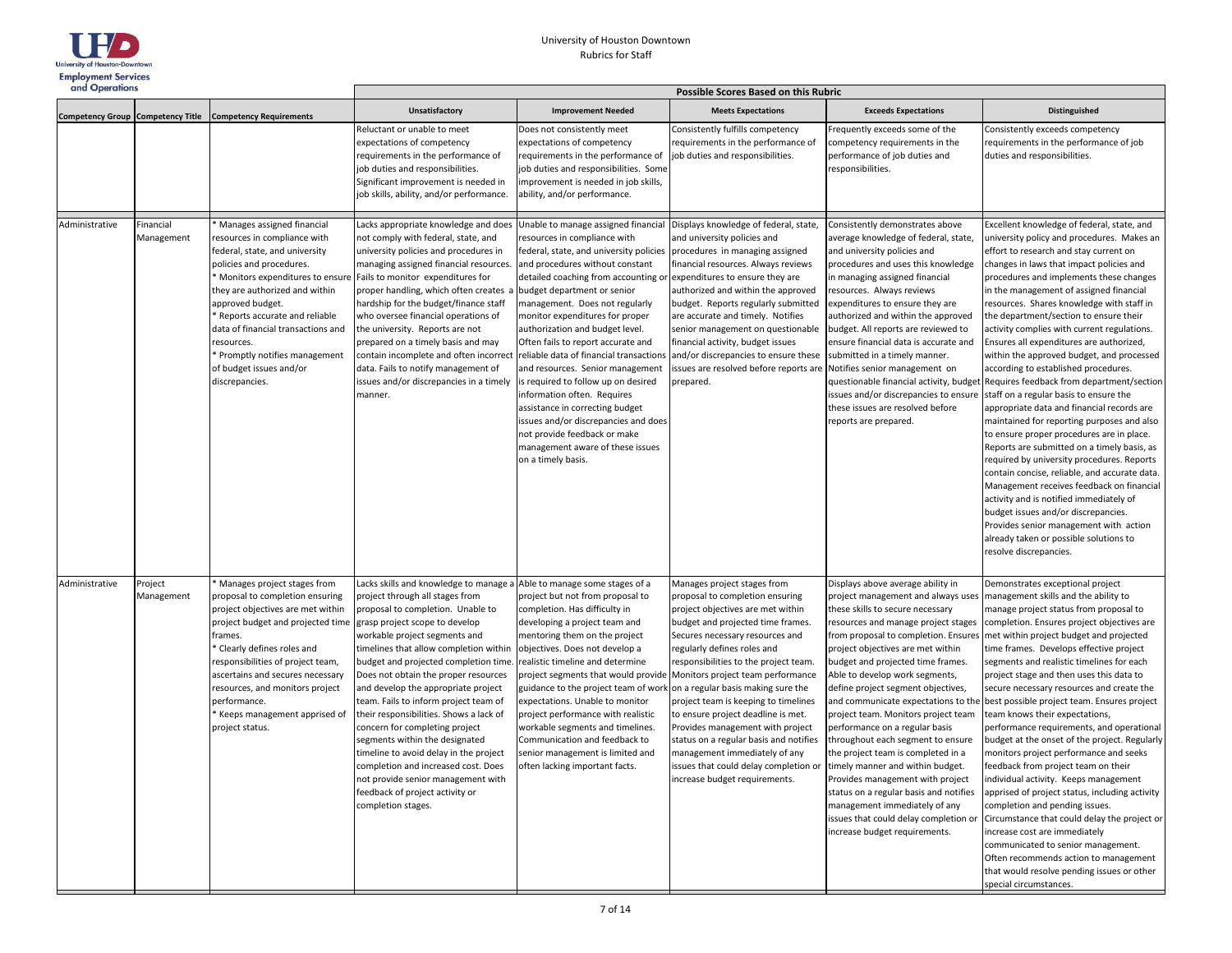

| and Operations                           |                 |                                                                                                                                                                                                                                                                                                                                                                                                                                                                                                                  | <b>Possible Scores Based on this Rubric</b>                                                                                                                                                                                                                                                                                                                                                                                                                                                                                                                                                                                                                                                                                                                                                                                                                                                     |                                                                                                                                                                                                                                                                                                                                                                                                                                                                                                                                                                                                                                                                                                                                                                                                                                                       |                                                                                                                                                                                                                                                                                                                                                                                                                                                                                                                                                                                                                                                                               |                                                                                                                                                                                                                                                                                                                                                                                                                                                                                                                                                                                                                                                                                                                                      |                                                                                                                                                                                                                                                                                                                                                                                                                                                                                                                                                                                                                                                                                                                                                                                                                                                                                                                                                                                                                                                                                                                                                                    |  |  |
|------------------------------------------|-----------------|------------------------------------------------------------------------------------------------------------------------------------------------------------------------------------------------------------------------------------------------------------------------------------------------------------------------------------------------------------------------------------------------------------------------------------------------------------------------------------------------------------------|-------------------------------------------------------------------------------------------------------------------------------------------------------------------------------------------------------------------------------------------------------------------------------------------------------------------------------------------------------------------------------------------------------------------------------------------------------------------------------------------------------------------------------------------------------------------------------------------------------------------------------------------------------------------------------------------------------------------------------------------------------------------------------------------------------------------------------------------------------------------------------------------------|-------------------------------------------------------------------------------------------------------------------------------------------------------------------------------------------------------------------------------------------------------------------------------------------------------------------------------------------------------------------------------------------------------------------------------------------------------------------------------------------------------------------------------------------------------------------------------------------------------------------------------------------------------------------------------------------------------------------------------------------------------------------------------------------------------------------------------------------------------|-------------------------------------------------------------------------------------------------------------------------------------------------------------------------------------------------------------------------------------------------------------------------------------------------------------------------------------------------------------------------------------------------------------------------------------------------------------------------------------------------------------------------------------------------------------------------------------------------------------------------------------------------------------------------------|--------------------------------------------------------------------------------------------------------------------------------------------------------------------------------------------------------------------------------------------------------------------------------------------------------------------------------------------------------------------------------------------------------------------------------------------------------------------------------------------------------------------------------------------------------------------------------------------------------------------------------------------------------------------------------------------------------------------------------------|--------------------------------------------------------------------------------------------------------------------------------------------------------------------------------------------------------------------------------------------------------------------------------------------------------------------------------------------------------------------------------------------------------------------------------------------------------------------------------------------------------------------------------------------------------------------------------------------------------------------------------------------------------------------------------------------------------------------------------------------------------------------------------------------------------------------------------------------------------------------------------------------------------------------------------------------------------------------------------------------------------------------------------------------------------------------------------------------------------------------------------------------------------------------|--|--|
| <b>Competency Group Competency Title</b> |                 | <b>Competency Requirements</b>                                                                                                                                                                                                                                                                                                                                                                                                                                                                                   | Unsatisfactory                                                                                                                                                                                                                                                                                                                                                                                                                                                                                                                                                                                                                                                                                                                                                                                                                                                                                  | <b>Improvement Needed</b>                                                                                                                                                                                                                                                                                                                                                                                                                                                                                                                                                                                                                                                                                                                                                                                                                             | <b>Meets Expectations</b>                                                                                                                                                                                                                                                                                                                                                                                                                                                                                                                                                                                                                                                     | <b>Exceeds Expectations</b>                                                                                                                                                                                                                                                                                                                                                                                                                                                                                                                                                                                                                                                                                                          | <b>Distinguished</b>                                                                                                                                                                                                                                                                                                                                                                                                                                                                                                                                                                                                                                                                                                                                                                                                                                                                                                                                                                                                                                                                                                                                               |  |  |
|                                          |                 |                                                                                                                                                                                                                                                                                                                                                                                                                                                                                                                  | Reluctant or unable to meet<br>expectations of competency<br>requirements in the performance of<br>job duties and responsibilities.<br>Significant improvement is needed in<br>job skills, ability, and/or performance.                                                                                                                                                                                                                                                                                                                                                                                                                                                                                                                                                                                                                                                                         | Does not consistently meet<br>expectations of competency<br>requirements in the performance of<br>job duties and responsibilities. Some<br>mprovement is needed in job skills,<br>ability, and/or performance.                                                                                                                                                                                                                                                                                                                                                                                                                                                                                                                                                                                                                                        | Consistently fulfills competency<br>requirements in the performance of<br>job duties and responsibilities.                                                                                                                                                                                                                                                                                                                                                                                                                                                                                                                                                                    | Frequently exceeds some of the<br>competency requirements in the<br>performance of job duties and<br>responsibilities.                                                                                                                                                                                                                                                                                                                                                                                                                                                                                                                                                                                                               | Consistently exceeds competency<br>requirements in the performance of job<br>duties and responsibilities.                                                                                                                                                                                                                                                                                                                                                                                                                                                                                                                                                                                                                                                                                                                                                                                                                                                                                                                                                                                                                                                          |  |  |
| People<br>Management                     | Supervision     | Supervises the work of staff<br>employees.<br>within reasonable time frames.<br>* Motivates staff through<br>constructive feedback, challenging<br>assignments, and recognition of<br>achievements.<br>* Provides mentorship and<br>guidance by sharing expertise and<br>best practices.<br>* Supports staff by providing<br>essential resources, professional<br>development opportunities, and<br>open communication.<br>Promptly addresses performance<br>issues with appropriate measures<br>and discretion. | Lacks supervisory skills. Does not<br>develop goals and objectives for<br>* Sets clear goals and expectations department/section and does not take<br>responsibility for developing staff to<br>full potential. Is not motivated and<br>does little to motivate staff. Does not<br>research or seek out best practices<br>therefore lacking knowledge and<br>expertise to share with staff. Offers<br>little support to staff through guidance<br>and mentorship and often opposes<br>professional development<br>ropportunities. Does not monitor or<br>take responsibility for staff<br>performance issues or follow up with<br>appropriate actions. Ignores situations<br>allowing them to escalate into more<br>serious problems. Does not recognize<br>staff who excel in performance. Shows<br>little interest in promoting teamwork<br>and engaging in open communication<br>with staff. | Sets goals and expectations for staff<br>but does not provide feedback on<br>work performance and meeting<br>reasonable time frames on a regular<br>basis. May occassionally provide<br>guidance and coaching to staff but<br>does not motivate staff to produce<br>high quality work by sharing<br>expertise and knowledge. Does not<br>provide opportunities for<br>professional development. Does not practices to enable staff to develop<br>encourage staff to seek knowledge<br>to accept new or challenging work<br>assignments. Lack of open<br>communication and feedback results<br>in uncertainty among staff and<br>creates difficulty in developing<br>teamwork. Does not address<br>performance issues on a timely basis<br>and take appropriate action. Ignores<br>situations allowing them to escalate<br>into more serious problems. | Regularly supervises the work of staff<br>employees, setting clear goals,<br>expectations, and time frames for job expectations for staff and<br>completion. Openly communicates<br>with staff and provides motivation,<br>constructive feedback, new<br>assignments, and recognition of<br>accomplishments. Provides<br>mentorship and guidance as needed,<br>and shares expertise and best<br>skills. Willingly supports staff in<br>professional development<br>opportunities and provides essential<br>resources to maintain professional<br>work standards. Always uses<br>discretion to promptly take<br>appropriate steps to address<br>performance issues that arise. | Regularly supervises the work of staff<br>employees. Sets clear goals and<br>communicates these goals,<br>completion to all staff. Openly<br>communicates and provides<br>constructive feedback to ensure staff<br>performance is at the highest<br>potential. Provides mentorship and<br>guidance as needed and shares<br>expertise and best practices to enable<br>staff to develop skills. Willingly<br>supports staff in professional<br>development opportunities and<br>provides essential resources to<br>maintain professional work<br>standards. Recognizes high achievers<br>and promptly takes appropriate steps<br>to address performance issues that<br>arise. Supports teamwork and taff<br>input on department goals. | Displays excellent supervisory skills. Sets<br>clear goals and expectations for staff and<br>communicates these goals, expectations,<br>and time frames for job completion to all<br>expectations, and time frames for job staff. Modifies goals and expectations as<br>needed to address organizational changes.<br>Openly communicates and provides<br>constructive feedback to ensure staff<br>performance is at its highest potential.<br>Encourages staff to develop and maintain<br>open communication with other<br>departments/sections to ensure a<br>professional work environment. Provides<br>mentorship and guidance as needed and<br>shares expertise and best practices to<br>enable staff to develop skills. Seeks<br>opportunities for staff to engage in<br>professional development and learning on a<br>regular basis. Develops a recognition system<br>to regularly recognize high achievers.<br>Encourages teamwork, input, and support<br>for goals and expectations from<br>department/section. Handles performance<br>issues in a timely manner, confidentially,<br>and with discretion. Takes appropriate<br>measures to resolve issues. |  |  |
| People<br>Management                     | Work Leadership | Leads the work of assigned staff.<br>Assigns projects and tasks with<br>clear instructions and<br>understanding of work to be<br>performed.<br>* Mentors and guides by sharing<br>expertise, knowledge of work rules<br>and procedures, and best<br>practices.<br>* Follows up to ensure tasks and<br>projects are completed within<br>reasonable time frames.                                                                                                                                                   | Does not demonstrate leadership skills.<br>Projects are often assigned unfairly<br>with delegated work not equally<br>distributed among staff. Projects are<br>often assigned without thought given<br>to skills required. Shows little interest<br>n mentoring employees or providing<br>guidance, knowledge, or expertise<br>associated with tasks to be performed<br>so the employee is able to successfully<br>complete the task. Instructions given<br>are often vague and incomplete leaving procedures and may not mentor<br>the employee uncertain of what is<br>expected in results. Very seldom<br>follows up to ensure the projects are<br>completed within reasonable time<br>frames. Projects often left incomplete.                                                                                                                                                               | Attempts to lead the work of<br>assigned staff and appropriately<br>delegates work, but may neglect to<br>provide clear instructions and<br>understanding of work to be<br>performed causing employees to<br>incorrectly perform tasks. Displays<br>limited mentoring skills and ability to and best practices related to the<br>provide guidance to employees.<br>Does not always share expert<br>knowledge of work rules and<br>employees on best practices.<br>Periodically follows up on project<br>progress but not on a regular basis.<br>By not providing regular feedback,<br>projects are often not completed<br>within reasonable time frames.                                                                                                                                                                                              | Provides leadership to assigned staff<br>throughout assigned projects.<br>Regularly provides clear instruction<br>and ensures employees have an<br>understanding of the project.<br>Mentors employees and provides<br>knowledge of work rules, procedures<br>project as well as gives general<br>guidance during the project. Follows<br>up on status of project tasks to<br>ensure they are completed within<br>reasonable time frames. Willing to<br>provide additional mentoring if<br>necessary to meet project deadlines.                                                                                                                                                | Always displays leadership to<br>assigned staff throughout projects.<br>Projects and tasks assigned to staff<br>always include clear and detailed<br>instructions of work to be performed.<br>Engages in regular communication<br>with staff to ensure they understand<br>the work to be performed and<br>addresses concerns when the arise.<br>Gives priority to mentoring staff,<br>sharing expertise, communicating<br>work rules and procedures, and<br>implementing best practices. Seeks<br>feedback from staff on project status<br>to ensure tasks and projects are<br>completed within reasonable time<br>frames.                                                                                                           | Actively provides leadership to assigned<br>staff throughout assigned projects. Always<br>provides clear instruction and engages in<br>dialog with assigned employees to ensure<br>they understand instructions. Pays special<br>attention in delegating tasks associated<br>with the project to employees so that work<br>is equally distributed among employees and<br>assigned to those with the needed skills.<br>Builds a project team and provides clear<br>instructions to ensure understanding is<br>achieved for work to be performed. Always<br>mentors employees and provide guidance<br>to ensure they have the necessary<br>knowledge of work rules, procedures, and<br>best practices related to the project.<br>Requires feedback from employees on a<br>regular basis and monitors progress<br>throughout the completions of the project.<br>Provides additional guidance as needed so<br>projects are always completed within<br>reasonable time frames.                                                                                                                                                                                          |  |  |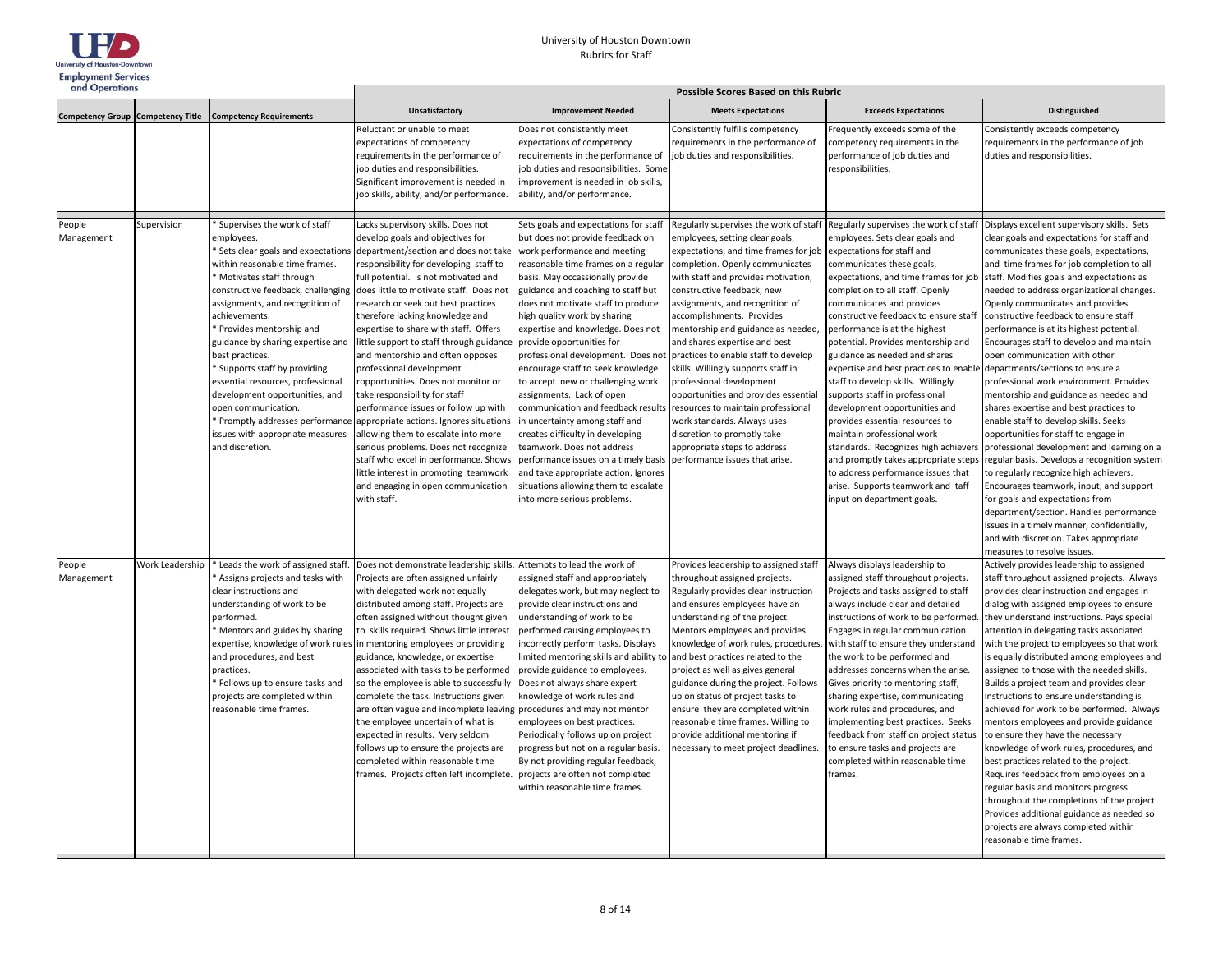

| and Operations                           |                        |                                                                                                                                                                                                                                                                                                                                                                                             | <b>Possible Scores Based on this Rubric</b>                                                                                                                                                                                                                                                                                                                                                                                                                                                                                                                                        |                                                                                                                                                                                                                                                                                                                                                                                                                                                                                                                                                                                                                                                                                                                                                      |                                                                                                                                                                                                                                                                                                                                                                                                                                                      |                                                                                                                                                                                                                                                                                                                                                                                                                                                                                                                                                                          |                                                                                                                                                                                                                                                                                                                                                                                                                                                                                                                                                                                                                                                                                                                                                                                   |  |
|------------------------------------------|------------------------|---------------------------------------------------------------------------------------------------------------------------------------------------------------------------------------------------------------------------------------------------------------------------------------------------------------------------------------------------------------------------------------------|------------------------------------------------------------------------------------------------------------------------------------------------------------------------------------------------------------------------------------------------------------------------------------------------------------------------------------------------------------------------------------------------------------------------------------------------------------------------------------------------------------------------------------------------------------------------------------|------------------------------------------------------------------------------------------------------------------------------------------------------------------------------------------------------------------------------------------------------------------------------------------------------------------------------------------------------------------------------------------------------------------------------------------------------------------------------------------------------------------------------------------------------------------------------------------------------------------------------------------------------------------------------------------------------------------------------------------------------|------------------------------------------------------------------------------------------------------------------------------------------------------------------------------------------------------------------------------------------------------------------------------------------------------------------------------------------------------------------------------------------------------------------------------------------------------|--------------------------------------------------------------------------------------------------------------------------------------------------------------------------------------------------------------------------------------------------------------------------------------------------------------------------------------------------------------------------------------------------------------------------------------------------------------------------------------------------------------------------------------------------------------------------|-----------------------------------------------------------------------------------------------------------------------------------------------------------------------------------------------------------------------------------------------------------------------------------------------------------------------------------------------------------------------------------------------------------------------------------------------------------------------------------------------------------------------------------------------------------------------------------------------------------------------------------------------------------------------------------------------------------------------------------------------------------------------------------|--|
| <b>Competency Group Competency Title</b> |                        | <b>Competency Requirements</b>                                                                                                                                                                                                                                                                                                                                                              | <b>Unsatisfactory</b>                                                                                                                                                                                                                                                                                                                                                                                                                                                                                                                                                              | <b>Improvement Needed</b>                                                                                                                                                                                                                                                                                                                                                                                                                                                                                                                                                                                                                                                                                                                            | <b>Meets Expectations</b>                                                                                                                                                                                                                                                                                                                                                                                                                            | <b>Exceeds Expectations</b>                                                                                                                                                                                                                                                                                                                                                                                                                                                                                                                                              | <b>Distinguished</b>                                                                                                                                                                                                                                                                                                                                                                                                                                                                                                                                                                                                                                                                                                                                                              |  |
|                                          |                        |                                                                                                                                                                                                                                                                                                                                                                                             | Reluctant or unable to meet<br>expectations of competency<br>requirements in the performance of<br>job duties and responsibilities.<br>Significant improvement is needed in<br>job skills, ability, and/or performance.                                                                                                                                                                                                                                                                                                                                                            | Does not consistently meet<br>expectations of competency<br>requirements in the performance of<br>job duties and responsibilities. Some<br>improvement is needed in job skills,<br>ability, and/or performance.                                                                                                                                                                                                                                                                                                                                                                                                                                                                                                                                      | Consistently fulfills competency<br>requirements in the performance of<br>job duties and responsibilities.                                                                                                                                                                                                                                                                                                                                           | Frequently exceeds some of the<br>competency requirements in the<br>performance of job duties and<br>responsibilities.                                                                                                                                                                                                                                                                                                                                                                                                                                                   | Consistently exceeds competency<br>requirements in the performance of job<br>duties and responsibilities.                                                                                                                                                                                                                                                                                                                                                                                                                                                                                                                                                                                                                                                                         |  |
| Analytical                               | <b>Decision Making</b> | Demonstrates the ability to<br>make informed decisions in a<br>timely manner.<br>Assimilates and/or secures<br>relevant information to assess the<br>risks and benefits of alternatives.<br>Considers impact of decision in<br>the long and short term.                                                                                                                                     | Lacks ability to organize facts and make Sometimes makes a decision before<br>a decision. Does not evauluate the<br>facts and often depends on others to<br>make the decision in order to meet<br>deadlines or respond in a timely<br>manner. Does not consider alternative<br>approaches and assess the risks and<br>benefits associated with them. Shows<br>little concern for impact of decisions<br>on long and short term operations.<br>Focuses only on immediate needs.                                                                                                     | having all of the facts in order to<br>meet deadlines. Regularly does not<br>make a decision or respond in a<br>timely manner. May assimilate and<br>secure relevant information but lacks<br>the ability to review the data and to<br>assess the risks and benefits of<br>alternatives without supervision.<br>May consider short term impact of a<br>decision but does not understand<br>the importance of the long-term<br>impact to determine if the decision is<br>the appropriate or best one.                                                                                                                                                                                                                                                 | Demonstrates the ability to<br>appropriately organize facts and<br>make informed decisions in a timely<br>manner. Always assimilates and/or<br>secures relevant information.<br>Generally takes time to assess the<br>risks and benefits of alternatives<br>before making a decision. Regularly<br>analyzes facts and considers the<br>impact of the decision on both long<br>and short-term operations to ensure<br>the proper decision is made.    | Demonstrates the ability to<br>appropriately organize facts and<br>make informed decisions in a timely<br>manner. Always assimilates and/or<br>secures relevant information prior to<br>making a decision. Displays an above<br>average ability in reviewing facts and<br>assessing the risks and benefits of<br>alternatives before making a decision<br>Always analyzes facts and considers<br>the impact of the decision on both<br>long and short-term operations to<br>ensure the proper decision is made.                                                          | Always spends time organizing all facts and<br>relevant data, then makes an informed<br>decision in a timely manner. Understands<br>the importance of assimilating and/or<br>securing relevant information and<br>conducting a thorough assessment of risks<br>and benefits of alternatives. This<br>understanding lends to excellent<br>information gathering and assessments of<br>alternatives. Always adheres to this<br>process in decision making. Prioritizes<br>alternatives, considers the impact of the<br>decision on long and short-term operations,<br>and then makes the best possible decision.                                                                                                                                                                    |  |
| Analytical                               | Problem Solving        | Formulates plans and strategies<br>to proactively resolve anticipated<br>problems.<br>Prudently responds to<br>unforeseen problems through<br>careful consideration and analysis<br>of problem and relevant<br>information and circumstances.<br>Recognizes and apprises<br>appropriate university<br>administrator when resolution<br>requires senior management input<br>and/or approval. | Fails to anticipate problems and<br>develop plans and strategies to resolve<br>these problems. Reluctant to respond<br>to unforeseen problems. Lacks ability<br>to appropriately analyze problems,<br>consider relevant information and<br>circumstances, and respond in a timely<br>manner. Does not provide the<br>appropriate university administrator<br>information in a timely manner when a<br>resolution requires the manager's<br>input and/or approval. May not<br>provide the senior manager with all<br>mportant facts in order for him/her to<br>resolve the problem. | Usually anticipates potential<br>problems but lacks ability to<br>independently formulate plans and<br>stategies for resolution of<br>anticipated problems. Requires<br>regular assistance and guidance with<br>formulating plans and strategies to<br>resolve anticipaed problems. Does<br>not consistently respond to<br>unforessen problems through<br>analysis of the problem and relevant<br>information. May often lack<br>consideration of critical data when<br>analyzing information and<br>circumstances. Identies and provides<br>feedback to the appropriate<br>university administrator when<br>resolution requires senior<br>management input and/or approval<br>but facts are often incomplete and<br>not provided on a timely basis. | Consistently formulates plans and<br>strategies to proactively resolve<br>anticipated problems. Actively<br>responds to unforeseen problems<br>through careful consideration and<br>analysis of problem. Researches<br>problem to obtain all relevant<br>information and facts needed to<br>properly respond. Always apprises<br>the appropriate university<br>administrator when resolution<br>requires senior management input<br>and/or approval. | Consistently formulates plans and<br>strategies to proactively resolve<br>anticipated problems without<br>assistance and guidance. Actively<br>responds to unforeseen problems<br>with complete knowledge of all<br>relevant information and<br>circumstances through careful<br>consideration and analysis of facts.<br>Always apprises the appropriate<br>university administrator with a<br>complete analysis of the problem,<br>relevant information, and<br>circumstances on a timely basis when<br>resolution requires senior<br>management input and/or approval. | Consistently demonstrates skills needed to<br>anticipate problems and formulate<br>solutions. Always formulates detailed plans<br>and strategies to proactively resolve<br>anticipated problems. Shares plans and<br>strategies with senior management before<br>any anticipated problems may occur. If an<br>unforeseen problem occurs, follows pre-<br>determined plans and strategies to conduct<br>analysis of problem, give consideration to<br>relevant information and circumstances,<br>and respond within a reasonable time<br>frame. Provides regular feedback to<br>appropriate university administrator on a<br>regular basis giving special attention to<br>circumstances that require senior<br>management input and/or approval in order<br>to achieve resolution. |  |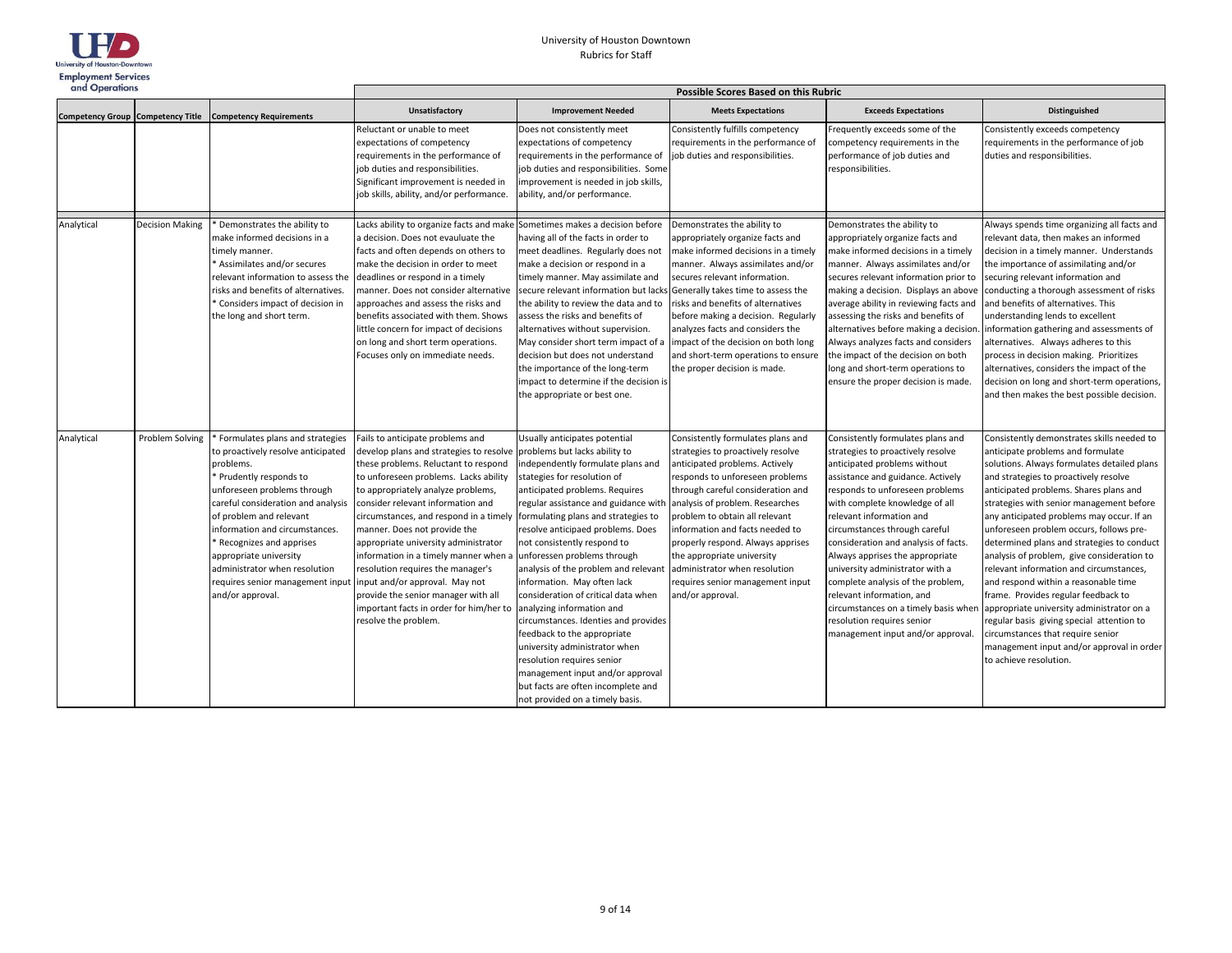

| and Operations                           |                                           |                                                                                                                                                                                                                                                                                                                                                                        | Possible Scores Based on this Rubric                                                                                                                                                                                                                                                                                                                                                                                                                                                                                                                                                                  |                                                                                                                                                                                                                                                                                                                                                                                                                                                                                                                                                                          |                                                                                                                                                                                                                                                                                                                                                                                                                                                                                                                                                                |                                                                                                                                                                                                                                                                                                                                                                                                                                                                                                                                                                                                                                                                                                                         |                                                                                                                                                                                                                                                                                                                                                                                                                                                                                                                                                                                                                                                                                                                                                                                                                   |  |
|------------------------------------------|-------------------------------------------|------------------------------------------------------------------------------------------------------------------------------------------------------------------------------------------------------------------------------------------------------------------------------------------------------------------------------------------------------------------------|-------------------------------------------------------------------------------------------------------------------------------------------------------------------------------------------------------------------------------------------------------------------------------------------------------------------------------------------------------------------------------------------------------------------------------------------------------------------------------------------------------------------------------------------------------------------------------------------------------|--------------------------------------------------------------------------------------------------------------------------------------------------------------------------------------------------------------------------------------------------------------------------------------------------------------------------------------------------------------------------------------------------------------------------------------------------------------------------------------------------------------------------------------------------------------------------|----------------------------------------------------------------------------------------------------------------------------------------------------------------------------------------------------------------------------------------------------------------------------------------------------------------------------------------------------------------------------------------------------------------------------------------------------------------------------------------------------------------------------------------------------------------|-------------------------------------------------------------------------------------------------------------------------------------------------------------------------------------------------------------------------------------------------------------------------------------------------------------------------------------------------------------------------------------------------------------------------------------------------------------------------------------------------------------------------------------------------------------------------------------------------------------------------------------------------------------------------------------------------------------------------|-------------------------------------------------------------------------------------------------------------------------------------------------------------------------------------------------------------------------------------------------------------------------------------------------------------------------------------------------------------------------------------------------------------------------------------------------------------------------------------------------------------------------------------------------------------------------------------------------------------------------------------------------------------------------------------------------------------------------------------------------------------------------------------------------------------------|--|
| <b>Competency Group Competency Title</b> |                                           | <b>Competency Requirements</b>                                                                                                                                                                                                                                                                                                                                         | <b>Unsatisfactory</b>                                                                                                                                                                                                                                                                                                                                                                                                                                                                                                                                                                                 | <b>Improvement Needed</b>                                                                                                                                                                                                                                                                                                                                                                                                                                                                                                                                                | <b>Meets Expectations</b>                                                                                                                                                                                                                                                                                                                                                                                                                                                                                                                                      | <b>Exceeds Expectations</b>                                                                                                                                                                                                                                                                                                                                                                                                                                                                                                                                                                                                                                                                                             | Distinguished                                                                                                                                                                                                                                                                                                                                                                                                                                                                                                                                                                                                                                                                                                                                                                                                     |  |
|                                          |                                           |                                                                                                                                                                                                                                                                                                                                                                        | Reluctant or unable to meet<br>expectations of competency<br>requirements in the performance of<br>job duties and responsibilities.<br>Significant improvement is needed in<br>job skills, ability, and/or performance.                                                                                                                                                                                                                                                                                                                                                                               | Does not consistently meet<br>expectations of competency<br>requirements in the performance of<br>job duties and responsibilities. Some<br>improvement is needed in job skills,<br>ability, and/or performance.                                                                                                                                                                                                                                                                                                                                                          | Consistently fulfills competency<br>requirements in the performance of<br>job duties and responsibilities.                                                                                                                                                                                                                                                                                                                                                                                                                                                     | Frequently exceeds some of the<br>competency requirements in the<br>performance of job duties and<br>responsibilities.                                                                                                                                                                                                                                                                                                                                                                                                                                                                                                                                                                                                  | Consistently exceeds competency<br>requirements in the performance of job<br>duties and responsibilities.                                                                                                                                                                                                                                                                                                                                                                                                                                                                                                                                                                                                                                                                                                         |  |
| Analytical                               | Research and<br>Analysis                  | Applies knowledge and skills to<br>collect and analyze relevant data<br>and information.<br>Assesses benefits and risks and<br>repares comprehensive reports<br>of findings.<br>Submits recommendations for<br>management's review and<br>evaluation.                                                                                                                  | Lacks ability to appropriately collect<br>and analyze relevant data and<br>nformation. Shows little interest in<br>improving knowledge and skills.<br>Research and analysis is constantly<br>incomplete and missing data. Does not<br>properly assess benefits and risks and<br>reports prepared are incomplete and<br>do not include findings. Fails to submit<br>recommendations for management's<br>review and evaluation. Submits a<br>recommendation based on incomplete evaluation. Requires coaching in<br>data.                                                                               | Does not appropriately analyze<br>relevant data and information once<br>collected. Regularly needs<br>assistance and guidance from<br>management in assessing benefits<br>and risks. Lacks ability to prepare<br>comprehensive reports of findings<br>independently without regular<br>supervision. Reluctant to prepare<br>and submit recommendations to<br>management for review and<br>preparing recommendations.                                                                                                                                                     | Always applies knowledge and skills<br>to collect and analyze relevant data<br>and information. Ability to prioritize<br>data and information in order to<br>develop the best possible<br>recommendation for action.<br>Understands the importance of<br>assessing benefits and risks and<br>always takes appropriate steps in<br>information to prepare<br>comprehensive reports of findings.<br>Develops recommendations for<br>management's review and evaluatior<br>and submits to management on a<br>timely basis with thorough analysis<br>and findings. | Always applies knowledge and skills<br>to collect and analyze relevant data<br>and information. Always prioritizes<br>data and information and develops<br>the best possible recommendation<br>for action. Understands the<br>importance of assessing benefits and<br>risks and demonstrates an above<br>average ability in collecting and<br>data analysis. Uses accurate data and analyzing relevant data. Always takes<br>appropriate steps in data analysis.<br>Uses accurate data and information<br>to prepare comprehensive reports of<br>findings. Develops recommendations<br>for management's review and<br>evaluation and submits to<br>management on a timely basis with<br>thorough analysis and findings. | Constantly seeks to improve knowledge and<br>skills needed to collect and analyze relevant<br>data and information. Willingly shares<br>knowledge with others. Fully understands<br>the important of comprehensive research.<br>Always applies knowledge and skills to<br>collect and analyze relevant data and<br>information. Develops techniques to<br>prioritize and outline data for detailed<br>analysis. Assesses benefits and risks,<br>identifies potential problems and better<br>options associated with each, and prepares<br>comprehensive reports of findings. Updates<br>management of issues or special<br>circumstances throughout the analysis.<br>Always submits recommendations based on<br>complete analysis data collected for<br>management's review and evaluation in a<br>timely manner. |  |
| Communications                           | <b>Building External</b><br>Relationships | Demonstrates the ability to build<br>rapport and develop relationships<br>with external constituents.<br>Displays a genuine interest in<br>constituents' ideas and concerns,<br>and pursues mutual interests and<br>aspirations between the university<br>and external constituents.<br>Builds trust and forms alliances<br>through shared respect and<br>cooperation. | Does not work to build rapport and<br>develop relationships with external<br>constituents. Does not understand the<br>importance of developing these<br>relationships. Lacks interest in ideas<br>and concerns of external constituents<br>and avoids engaging in regular<br>interactions and constructive dialogs.<br>Does not attempt to build trust or form<br>alliances and working relationships<br>with external constituents. Displays an<br>attitude or opinion the external<br>constituents are of little importance<br>and feels no need to show respect or<br>act in a cooperative manner. | Does not work to build rapport and<br>develop relationships with external<br>constituents on a regular basis.<br>Often is hesitant to interact and<br>listen to the ideas and concerns of<br>constituents. Rarely pursues mutua<br>interest and aspirations between the<br>university and external constituents.<br>Is content with own personal<br>interest and aspirations. Has not<br>successfully built trust and/or<br>formed alliances with constituents<br>and may demonstrate a lack of<br>cooperation. Usually displays a level<br>of respect for constituents. | Demonstrates the ability to build<br>rapport and develop relationships<br>with external constituents. Listens<br>attentively to constituents' ideas an<br>concerns and regularly engages in<br>dialog to identify mutual interests<br>and aspirations between the<br>university and external constituents<br>Regularly interacts with external<br>constituents in a manner that builds<br>trust, forms alliances, and displays<br>shared respect and cooperation.                                                                                              | Always works to build rapport and<br>develop relationships with external<br>constituents. Listens attentively to<br>constituents' ideas and concerns and<br>regularly engages in dialog to identify<br>mutual interests and aspirations<br>between the university and external<br>constituents. Regularly engages in<br>dialog and conversation with externa<br>constituents. Always interacts with<br>external constituents in a manner<br>that builds trust, forms alliances, and<br>displays shared respect and<br>cooperation.                                                                                                                                                                                      | Enthusiastically works to build rapport and<br>develop strong relationships with external<br>constituents. Understands and places<br>importance on building external<br>relationships by displaying a genuine<br>interest in constituent ideas and concerns.<br>Listens attentively, encourages constituents<br>to share ideas, and engages in dialog to<br>identify mutual interests and aspirations<br>between the university and external<br>constituents. Seeks opportunities to<br>communicate and interact with external<br>constituents in a manner that builds trust,<br>forms alliances, and displays shared respect<br>and cooperation.                                                                                                                                                                 |  |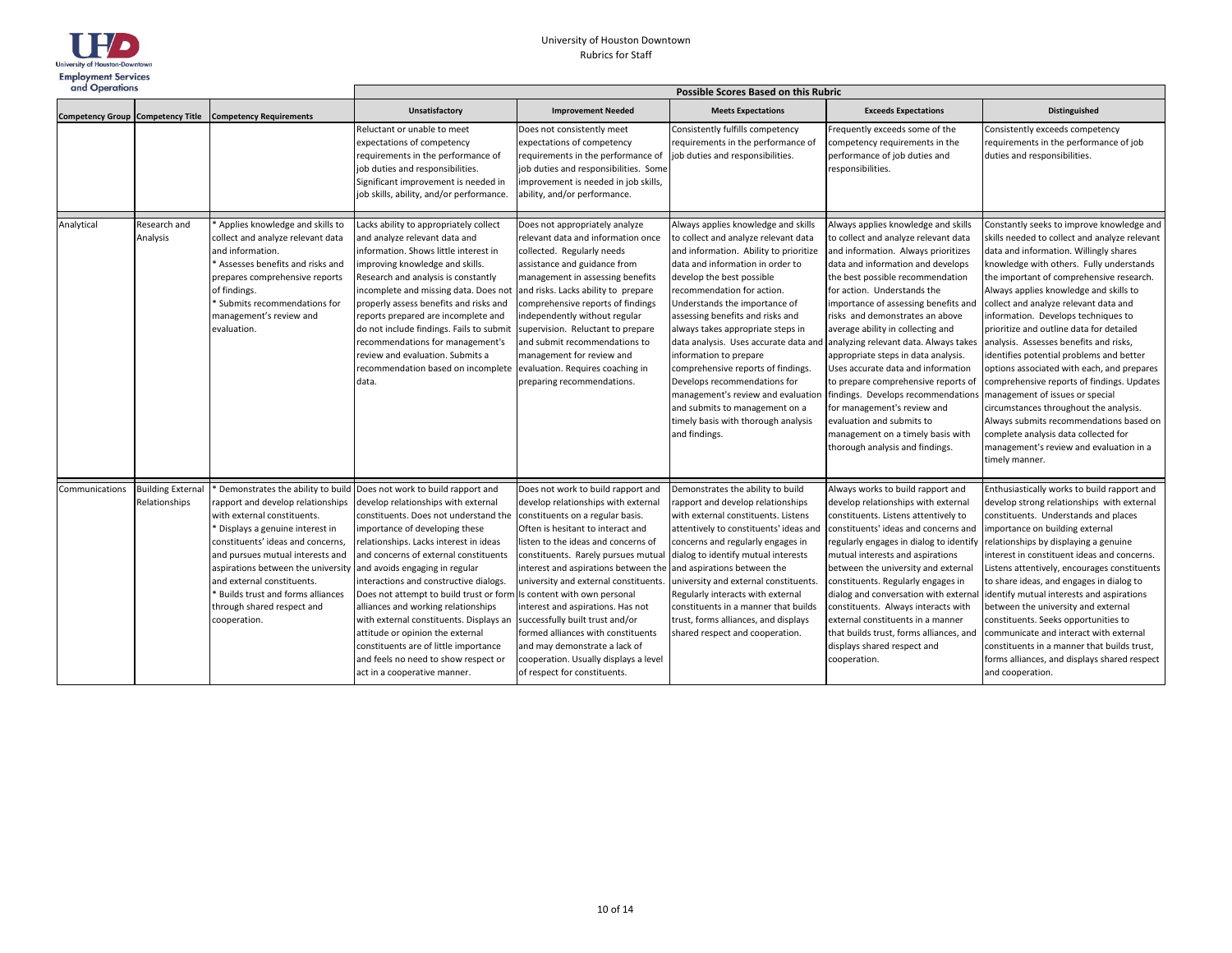

| and Operations |                         |                                                                                                                                                                                                                                                                                                                                                                                                                                                                                                                                                                                                            | <b>Possible Scores Based on this Rubric</b>                                                                                                                                                                                                                                                                                                                                                                                                                                                                                                                                                                                                                                                                                                                                                                                                                                                                                                    |                                                                                                                                                                                                                                                                                                                                                                                                                                                                                                                                                                                                                                                                                                                                                                                                                                          |                                                                                                                                                                                                                                                                                                                                                                                                                                                                                                                                                                                                                                                                                                                                       |                                                                                                                                                                                                                                                                                                                                                                                                                                                                                                                                                                                                                                                                                                                                                                                                                                                                                                                                                |                                                                                                                                                                                                                                                                                                                                                                                                                                                                                                                                                                                                                                                                                                                                                                                                                                                                                                                         |  |
|----------------|-------------------------|------------------------------------------------------------------------------------------------------------------------------------------------------------------------------------------------------------------------------------------------------------------------------------------------------------------------------------------------------------------------------------------------------------------------------------------------------------------------------------------------------------------------------------------------------------------------------------------------------------|------------------------------------------------------------------------------------------------------------------------------------------------------------------------------------------------------------------------------------------------------------------------------------------------------------------------------------------------------------------------------------------------------------------------------------------------------------------------------------------------------------------------------------------------------------------------------------------------------------------------------------------------------------------------------------------------------------------------------------------------------------------------------------------------------------------------------------------------------------------------------------------------------------------------------------------------|------------------------------------------------------------------------------------------------------------------------------------------------------------------------------------------------------------------------------------------------------------------------------------------------------------------------------------------------------------------------------------------------------------------------------------------------------------------------------------------------------------------------------------------------------------------------------------------------------------------------------------------------------------------------------------------------------------------------------------------------------------------------------------------------------------------------------------------|---------------------------------------------------------------------------------------------------------------------------------------------------------------------------------------------------------------------------------------------------------------------------------------------------------------------------------------------------------------------------------------------------------------------------------------------------------------------------------------------------------------------------------------------------------------------------------------------------------------------------------------------------------------------------------------------------------------------------------------|------------------------------------------------------------------------------------------------------------------------------------------------------------------------------------------------------------------------------------------------------------------------------------------------------------------------------------------------------------------------------------------------------------------------------------------------------------------------------------------------------------------------------------------------------------------------------------------------------------------------------------------------------------------------------------------------------------------------------------------------------------------------------------------------------------------------------------------------------------------------------------------------------------------------------------------------|-------------------------------------------------------------------------------------------------------------------------------------------------------------------------------------------------------------------------------------------------------------------------------------------------------------------------------------------------------------------------------------------------------------------------------------------------------------------------------------------------------------------------------------------------------------------------------------------------------------------------------------------------------------------------------------------------------------------------------------------------------------------------------------------------------------------------------------------------------------------------------------------------------------------------|--|
|                |                         | Competency Group Competency Title Competency Requirements                                                                                                                                                                                                                                                                                                                                                                                                                                                                                                                                                  | Unsatisfactory                                                                                                                                                                                                                                                                                                                                                                                                                                                                                                                                                                                                                                                                                                                                                                                                                                                                                                                                 | <b>Improvement Needed</b>                                                                                                                                                                                                                                                                                                                                                                                                                                                                                                                                                                                                                                                                                                                                                                                                                | <b>Meets Expectations</b>                                                                                                                                                                                                                                                                                                                                                                                                                                                                                                                                                                                                                                                                                                             | <b>Exceeds Expectations</b>                                                                                                                                                                                                                                                                                                                                                                                                                                                                                                                                                                                                                                                                                                                                                                                                                                                                                                                    | <b>Distinguished</b>                                                                                                                                                                                                                                                                                                                                                                                                                                                                                                                                                                                                                                                                                                                                                                                                                                                                                                    |  |
|                |                         |                                                                                                                                                                                                                                                                                                                                                                                                                                                                                                                                                                                                            | Reluctant or unable to meet<br>expectations of competency<br>requirements in the performance of<br>job duties and responsibilities.<br>Significant improvement is needed in<br>job skills, ability, and/or performance.                                                                                                                                                                                                                                                                                                                                                                                                                                                                                                                                                                                                                                                                                                                        | Does not consistently meet<br>expectations of competency<br>requirements in the performance of<br>job duties and responsibilities. Some<br>improvement is needed in job skills,<br>ability, and/or performance.                                                                                                                                                                                                                                                                                                                                                                                                                                                                                                                                                                                                                          | Consistently fulfills competency<br>requirements in the performance of<br>job duties and responsibilities.                                                                                                                                                                                                                                                                                                                                                                                                                                                                                                                                                                                                                            | Frequently exceeds some of the<br>competency requirements in the<br>performance of job duties and<br>responsibilities.                                                                                                                                                                                                                                                                                                                                                                                                                                                                                                                                                                                                                                                                                                                                                                                                                         | Consistently exceeds competency<br>requirements in the performance of job<br>duties and responsibilities.                                                                                                                                                                                                                                                                                                                                                                                                                                                                                                                                                                                                                                                                                                                                                                                                               |  |
| Communications | nstruction/<br>Training | Demonstrates the ability to<br>orally convey subject or message<br>clearly and concisely to the<br>intended audience.<br>Generates interest and<br>enthusiasm in the subject or<br>message from the participants.<br>Responds to participants'<br>eactions or comments and adjusts<br>delivery style and/or format of<br>presentation as needed.<br>Possesses a thorough<br>understanding of the subject or<br>topic to provide practical<br>esponses to questions or issues.<br><sup>*</sup> Displays applicable visuals and<br>provides appropriate written<br>materials to support the<br>presentation. | Lacks proper public speaking skills<br>Does not identify the audience and<br>select the best presentation style for<br>the subject matter or message to<br>ensure delivery is clear and concise.<br>Unable to generate and maintain<br>interest and enthusiasm from the<br>participants due to the inability to fully necessary to identify with the<br>explain or discuss subject matter.<br>Shows little interest in oral<br>presentations and is relectant to<br>respond to participants' reactions or<br>comments. Unable to adjust delivery<br>style and format as needed. Does not<br>take steps to improve public speaking<br>abilities although it is a part of job<br>duties. Generally does not have a<br>thorough understanding of the subject<br>and unable to respond to questions or<br>comments. Often does not prepare<br>and display applicable visuals. Seldom<br>prepares written materials to support<br>the presentation. | Does not consistently demonstrate<br>the ability to conduct oral<br>presentations and present subject<br>matter clearly and concisely.<br>Regularly uses the same<br>presentation style regardless of the<br>participants. Does not feel it<br>audience. Rarely displays enthusiam<br>and interest in subject and is not<br>able to generate enthusiasm among<br>the participants. Does not like<br>responding to reactions and<br>with questions and comments. Does<br>not always display a thorough<br>knowledge or understanding of the<br>subject or topic and avoids audience<br>questions. Often visuals and written<br>materials are not organized,<br>appealing, or informative. Oral<br>presentations frequently do not<br>follow visuals and written material.<br>Little or no action taken to improve<br>presentation skills. | Displays appropriate skills in oral<br>presentation and ability to effectively<br>communicate with the intended<br>audience. Able to generate and keep<br>interest and enthusiasm in the<br>presentation from the participants.<br>Accepts questions and comments<br>from the participants and willingly<br>responds to them. Able to change<br>delivery style and/or format of<br>presentation if necessary to convey<br>subject matter. Knowledgeable of<br>subject matter and able to provide<br>comments and may become irritated appropriate answers to questions and change delivery style and/or format<br>responses to comments. Visuals and<br>written materials to support the<br>presentation contain appropriate<br>data. | Displays highly effective skills in<br>public speaking and oral<br>presentations. Identifies with the<br>audience and chooses the<br>appropriate presentation style. Is<br>motivated with subject matter and<br>uses this motivation to communicate<br>with the audience and to generate<br>and keep their interest and<br>enthusiasm in the presentation.<br>Always open to questions and<br>comments from participants and<br>willingly responds to them. Able to<br>of presentation if necessary to convey<br>subject matter or message so it is<br>fully understood by the audience.<br>Knowledgeable of subject matter and<br>able to provide appropriate answers<br>to questions and responses to<br>comments. Visuals and written<br>materials to support the presentation<br>are well developed and contain the<br>proper information. Participants are<br>able to follow the presentation with<br>the visuals and keep for reference. | Excellent skills in public speaking. Ability to<br>connect to the audience, display the best<br>delivery style, and convey subject or<br>message clearly and concisely. Takes<br>advantage of all opportunities to improve<br>skills. Enthusiastic on subject matter and<br>encourages interaction from participants.<br>Makes topic exciting and interesting and is<br>able to motivate participants and change<br>delivery style or format as needed to<br>maintain the interest of participants. Very<br>responsive to questions and comments<br>from participants. Possesses a thorough<br>understanding and knowledge of subject or<br>topic and is able to provide detailed<br>responses to questions and/or comments.<br>Visuals are creative and may involve<br>persons acting out situations. Content is<br>appropriate for subject. Always prepares<br>good written materials to support the<br>presentation. |  |
| Communications | Writing<br>Proficiency  | Demonstrates the ability to<br>express information clearly and<br>concisely in writing.<br><sup>*</sup> Formulates and writes<br>information to effectively<br>communicate messages, ideas,<br>and/or concepts for the intended<br>ecipient or audience.<br>Uses appropriate words and<br>tone and correct grammar.                                                                                                                                                                                                                                                                                        | Does not demonstrate acceptable<br>writing skills in preparing formal<br>written communications and<br>documents for a specific recipient or<br>audience. Writing does not convey or<br>express information in a clear and<br>concise manner. Lacks ability to<br>organize and outline subject matter to<br>develop a written document that<br>effectively communicates messages,<br>ideas, and/or concepts for the<br>intended audience. Finished product or requires corrections to grammar,<br>written document does not contain<br>appropriate words and tone is not<br>correct for target audience. Writings<br>always require grammatical corrections<br>amd must be reviewed by manager<br>before presentation to recipient or<br>audience.                                                                                                                                                                                             | Does not consistently demonstrate<br>the ability to express information<br>clearly and concisely in writing.<br>Written communications sometimes<br>lack pertinent facts and do not fully<br>communicate messages, ideas, and<br>concepts for the indended recipient<br>or audience. Written materials often<br>are inadequately thought out and<br>organized. Finished product or<br>written document frequently<br>choice of words, and document style<br>before being presented to the<br>intended recipient or audience.                                                                                                                                                                                                                                                                                                             | Ability to clearly and concisely<br>express information in written<br>format. Understands how to organize clear and concise with the<br>content to effectively communicate<br>messages, ideas, and/or concepts to<br>the intended recipient or audience.<br>Uses proper words, tone, and<br>grammar.                                                                                                                                                                                                                                                                                                                                                                                                                                  | Writing skills are above average.<br>Information in written material is<br>appropriate amount of content and<br>substance. Organizes content of<br>written communication so messages<br>ideas, and/or concepts for the<br>intended audience are effectively<br>communicated, easily understood,<br>and addresses all points. Very good<br>use of grammar, words and tone.                                                                                                                                                                                                                                                                                                                                                                                                                                                                                                                                                                      | Demonstrates excellent writing skills and<br>ability to express information clearly and<br>concisely in writing. Always organizes<br>information communicated in writing.<br>Outlines presentation content so<br>information is written effectively and<br>messages, ideas, and concepts are clearly<br>expressed to the intended recipient or<br>audience. Constantly works to improve<br>writing skills and willingly shares techniques<br>in effective written communications and<br>knowledge of language and grammar with<br>others. Written communication is creative,<br>informative, and uses proper words, tone,<br>language, and grammar.                                                                                                                                                                                                                                                                     |  |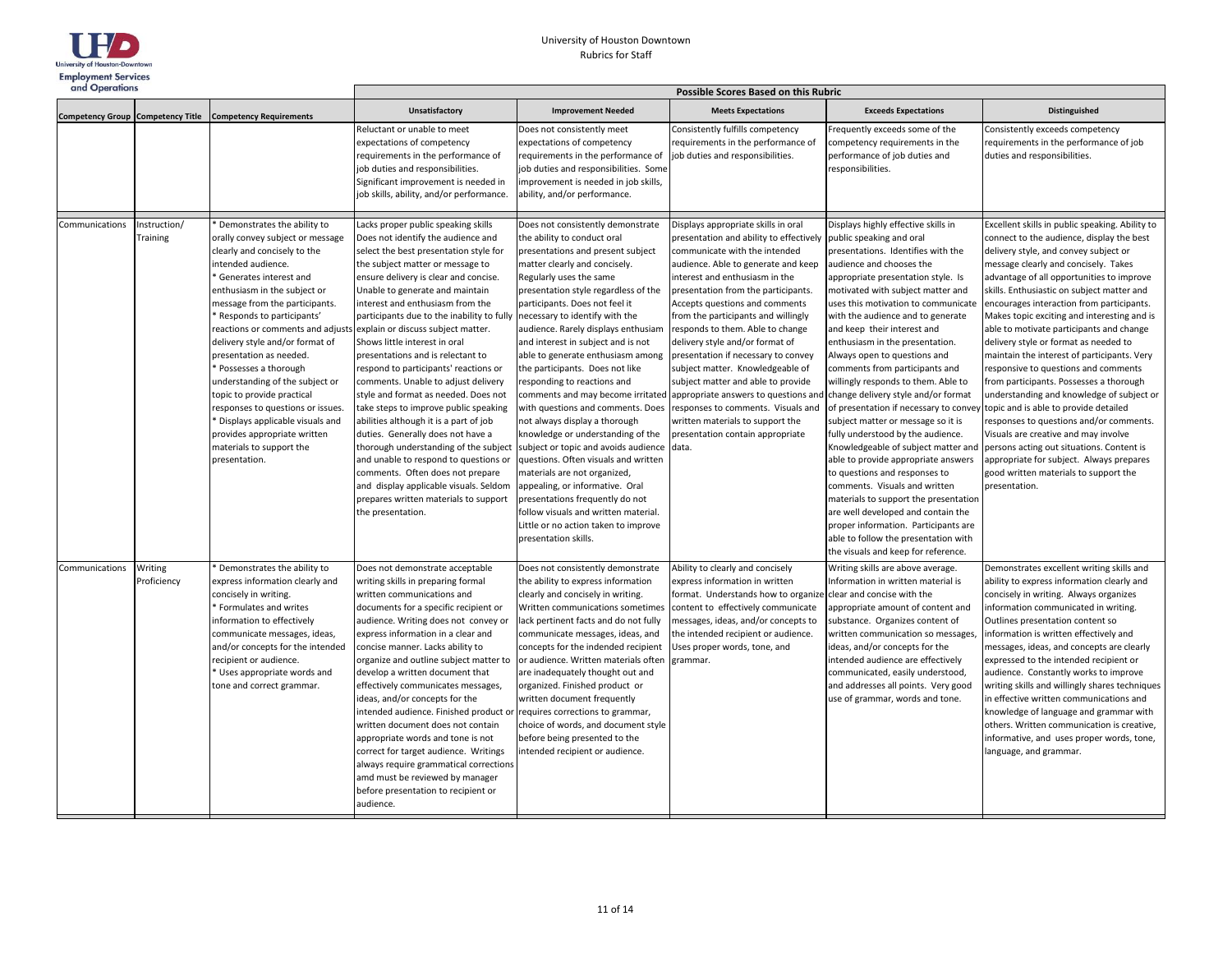

| and Operations                    |                                                 |                                                                                                                                                                                                                                                                                 | Possible Scores Based on this Rubric                                                                                                                                                                                                                                                                                                                                                                                                                                                                                                                                                                                                                                                                                                                                                                              |                                                                                                                                                                                                                                                                                                                                                                                                                                                                                                                                                                                                                                                                                               |                                                                                                                                                                                                                                                                                                                                                                                                                                                                                                                                                                                                                                                                                                                     |                                                                                                                                                                                                                                                                                                                                                                                                                                                                                                                                                                                                                                                                                                                                                                                                                                                                                                          |                                                                                                                                                                                                                                                                                                                                                                                                                                                                                                                                                                                                                                                                                                                                                                                                                                                                                                                                                                                                                                                                                                                                        |  |
|-----------------------------------|-------------------------------------------------|---------------------------------------------------------------------------------------------------------------------------------------------------------------------------------------------------------------------------------------------------------------------------------|-------------------------------------------------------------------------------------------------------------------------------------------------------------------------------------------------------------------------------------------------------------------------------------------------------------------------------------------------------------------------------------------------------------------------------------------------------------------------------------------------------------------------------------------------------------------------------------------------------------------------------------------------------------------------------------------------------------------------------------------------------------------------------------------------------------------|-----------------------------------------------------------------------------------------------------------------------------------------------------------------------------------------------------------------------------------------------------------------------------------------------------------------------------------------------------------------------------------------------------------------------------------------------------------------------------------------------------------------------------------------------------------------------------------------------------------------------------------------------------------------------------------------------|---------------------------------------------------------------------------------------------------------------------------------------------------------------------------------------------------------------------------------------------------------------------------------------------------------------------------------------------------------------------------------------------------------------------------------------------------------------------------------------------------------------------------------------------------------------------------------------------------------------------------------------------------------------------------------------------------------------------|----------------------------------------------------------------------------------------------------------------------------------------------------------------------------------------------------------------------------------------------------------------------------------------------------------------------------------------------------------------------------------------------------------------------------------------------------------------------------------------------------------------------------------------------------------------------------------------------------------------------------------------------------------------------------------------------------------------------------------------------------------------------------------------------------------------------------------------------------------------------------------------------------------|----------------------------------------------------------------------------------------------------------------------------------------------------------------------------------------------------------------------------------------------------------------------------------------------------------------------------------------------------------------------------------------------------------------------------------------------------------------------------------------------------------------------------------------------------------------------------------------------------------------------------------------------------------------------------------------------------------------------------------------------------------------------------------------------------------------------------------------------------------------------------------------------------------------------------------------------------------------------------------------------------------------------------------------------------------------------------------------------------------------------------------------|--|
| Competency Group Competency Title |                                                 | <b>Competency Requirements</b>                                                                                                                                                                                                                                                  | Unsatisfactory                                                                                                                                                                                                                                                                                                                                                                                                                                                                                                                                                                                                                                                                                                                                                                                                    | <b>Improvement Needed</b>                                                                                                                                                                                                                                                                                                                                                                                                                                                                                                                                                                                                                                                                     | <b>Meets Expectations</b>                                                                                                                                                                                                                                                                                                                                                                                                                                                                                                                                                                                                                                                                                           | <b>Exceeds Expectations</b>                                                                                                                                                                                                                                                                                                                                                                                                                                                                                                                                                                                                                                                                                                                                                                                                                                                                              | Distinguished                                                                                                                                                                                                                                                                                                                                                                                                                                                                                                                                                                                                                                                                                                                                                                                                                                                                                                                                                                                                                                                                                                                          |  |
|                                   |                                                 |                                                                                                                                                                                                                                                                                 | Reluctant or unable to meet<br>expectations of competency<br>requirements in the performance of<br>job duties and responsibilities.<br>Significant improvement is needed in<br>job skills, ability, and/or performance.                                                                                                                                                                                                                                                                                                                                                                                                                                                                                                                                                                                           | Does not consistently meet<br>expectations of competency<br>requirements in the performance of<br>job duties and responsibilities. Some<br>improvement is needed in job skills,<br>ability, and/or performance.                                                                                                                                                                                                                                                                                                                                                                                                                                                                               | Consistently fulfills competency<br>requirements in the performance of<br>job duties and responsibilities.                                                                                                                                                                                                                                                                                                                                                                                                                                                                                                                                                                                                          | Frequently exceeds some of the<br>competency requirements in the<br>performance of job duties and<br>responsibilities.                                                                                                                                                                                                                                                                                                                                                                                                                                                                                                                                                                                                                                                                                                                                                                                   | Consistently exceeds competency<br>requirements in the performance of job<br>duties and responsibilities.                                                                                                                                                                                                                                                                                                                                                                                                                                                                                                                                                                                                                                                                                                                                                                                                                                                                                                                                                                                                                              |  |
| Operational                       | Computer/<br>Automated<br>System<br>Proficiency | Proficient in the use of university<br>applications or automated systems<br>to perform job duties.<br>Complies with related policies,<br>procedures, and work rules to<br>maintain system security and data<br>integrity.                                                       | Lacks knowledge and skills of<br>applications or automated systems<br>required to proficiently perform job<br>duties. Requires constant assistance<br>from application/system specialist or<br>manager in order to complete tasks.<br>Creates a hardship for other employees<br>and/or departments through inability<br>to successfully use automated systems<br>or applications. Shows a lack of<br>interest and little effort to obtain<br>training to improve skills. Does not<br>comply with policies, procedures, and<br>work rules to safeguard system<br>security and data integrity. Regularly<br>leaves confidential data exposed on<br>computer and does not secure work<br>station from public access. Does not<br>safeguard passwords, which give<br>access to applications and automated<br>systems. | Does not consistently perform job<br>duties with proper use of<br>applications or automated systems.<br>Frequently seeks assistance from<br>application administrator for<br>guidance in system use or to correct<br>data. Does not take advantage of<br>training and learning opportunities<br>to improve skills and knowledge of<br>applications or automated systems.<br>Does not consistently comply with<br>related policies, procedures, and<br>work rules to maintain system<br>security and data integrity.<br>Frequently does not secure<br>computer and work station from<br>access by unauthorized person.                                                                         | Demonstrates proficiency in the use<br>of university applications or<br>automated systems in performance<br>of job duties. Work is properly<br>completed using applications or<br>systems on a timely and regular basis<br>Attends all required training. Works<br>to ensure related policies,<br>procedures, and work rules to<br>maintain system security and data<br>integrity are followed. Always<br>secures work station and computer<br>from access by unauthorized persons<br>and never leaves confidential data<br>visible on computer. Does not share<br>password.                                                                                                                                        | Demonstrates above average skills in<br>the use of university applications or<br>automated systems in performance<br>of job duties. Work is properly<br>completed using applications or<br>systems on a timely and regular basis<br>Attends training when offered to<br>improve knowledge and skills of<br>application or automated systems or<br>to learn new skills. Pays special<br>attention to ensure related policies,<br>procedures, and work rules to<br>maintain system security and data<br>integrity are followed. Always<br>secures work station and computer<br>from access by unauthorized persons<br>and never leaves confidential data<br>visible on computer. Does not share<br>password.                                                                                                                                                                                               | Excellent knowledge and understanding of<br>university applications or automated<br>systems required to perform job duties.<br>Performs job duties proficiently and seeks<br>new ways to increase job efficiency through<br>the use of applications. Seeks training and<br>learning opportunities on applications and<br>automated systems to increase knowledge<br>and skills so that job duties can be<br>performed with greater efficiency, increased<br>quantity without loss in productively, and in<br>a shorter time. Always complies with<br>related policies, procedures, and work rules<br>to maintain system security and data<br>integrity and creates a work environment<br>that encourages others to take special<br>interest in maintaining system security and<br>data integrity. Never leaves work station<br>without securing computer and confidential<br>electronic data.                                                                                                                                                                                                                                          |  |
| Operational                       | Equipment<br>Operation                          | Demonstrates the essential skills<br>required to use equipment and<br>tools needed to perform job duties<br>and responsibilities.<br>Follows maintenance and<br>operation procedures and safety<br>rules to minimize equipment<br>malfunctions and prevent persona<br>injuries. | Shows little or no regard for<br>department-issued equipment or<br>property, Does not operate<br>equipment, including office machines,<br>tools, radios, weapons, and/or<br>university vehicles in accordance with<br>operations procedures and university<br>rules or policies. Makes no effort to<br>learn or engage in proper equipment<br>maintenance, servicing, care, safety<br>and operating procedures. Little<br>concern for financial impact and<br>personal injury risks to the unversity<br>resulting from improper use of<br>equipment or unreported<br>malfunctioning equipment.                                                                                                                                                                                                                    | Does not consistently demonstrate<br>the essential skills required to use<br>equipment and tools needed to<br>perform job duties. Frequently does<br>not operate equipment, including<br>office machines, tools, radios,<br>weapons, and/or university vehicles<br>in accordance with operations<br>procedures and university rules or<br>policies. Lacks committment to<br>equipment maintenance, servicing,<br>and care to minimize malfunctions<br>and prevent personal injuries.<br>Frequently does not display good<br>safety habits when using equipment.<br>Fails to report equipment that is not<br>properly functioning to reduce<br>financial impact and risks to the<br>university | Demonstrates appropriate skills when<br>operating department-issued<br>equipment and tools needed to<br>perform job duties and<br>responsibilities. Uses proper<br>procedures and displays good<br>judgement when operating<br>equipment, including office machines,<br>tools, radios, weapons and/or<br>university vehicles. Is knowledgeable<br>of policies and safety rules to<br>minimize equipment malfunctions<br>and prevent personal injuries.<br>Committed to equipment<br>maintenance, servicing, care, and<br>safety. Shows concern for financial<br>impact and personal injury risk to<br>the university from malfunctioning<br>equipment and reports<br>malfunctioning equipment on a<br>timely basis. | Demonstrates above average skills<br>and knowledge required to use<br>equipment and tools needed to<br>perform job duties and<br>responsibilities. Always uses proper<br>procedures, operates equipment with<br>caution and care, and displays good<br>judgement when operating<br>equipment, including office machines,<br>tools, radios, weapons and/or<br>university vehicles. Fully<br>knowledgeable of maintenance and<br>operation procedures and safety rules<br>to minimize equipment malfunctions<br>and prevent personal injuries. Gives<br>priority to equipment maintenance,<br>servicing, and care. Performs job<br>duties using equipment in a manner<br>that ensures safety and proper<br>functioning. Shows concern for<br>financial impact and personal injury<br>risk to the university from<br>malfunctioning equipment and<br>reports malfunctioning equipment on<br>a timely basis. | Exhibits exceptional skills and knowledge<br>required to use equipment and tools<br>needed to perform job duties and<br>responsibilities. Always uses proper<br>procedures, operates equipment with<br>caution and care, and displays good<br>judgement when operating equipment,<br>including office machines, tools, radios,<br>weapons and/or university vehicles. Willing<br>to share knowledge of equipment use with<br>others in department/unit. Fully<br>knowledgeable of maintenance and<br>operation procedures and safety rules to<br>minimize equipment malfunctions and<br>prevent personal injuries. Takes advantage<br>of opportunities to improve skills and<br>policy/procedural knowledge through<br>training. Gives priority to equipment<br>maintenance, servicing, and care. Performs<br>job duties using equipment in a manner to<br>ensure safety and proper functioning.<br>Monitors equipment and reports any<br>malfunctions to management on a timely<br>basis. Understands and always concerned<br>about financial impact to the university<br>from personal injury risks and<br>malfunctioning equipment. |  |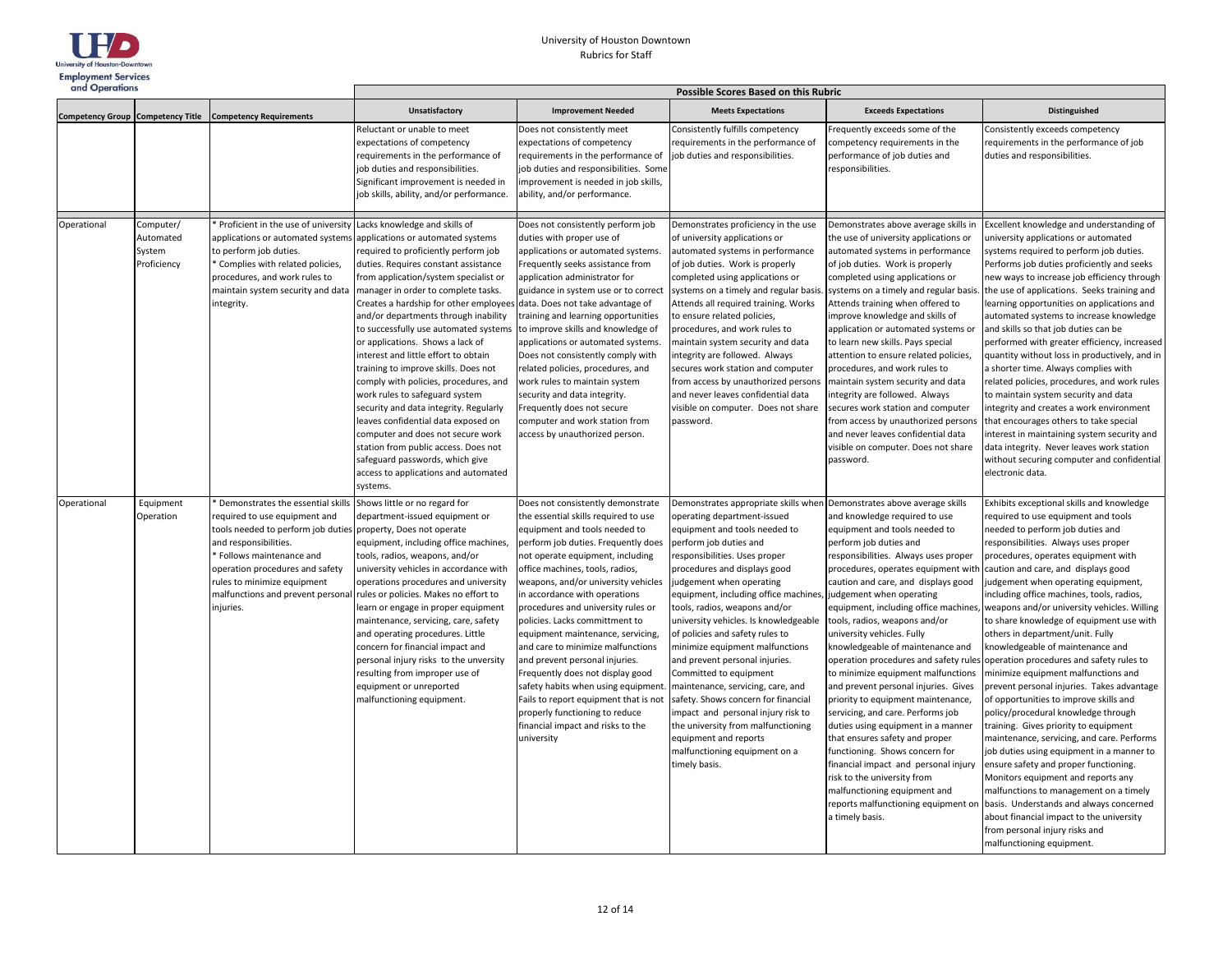

| and Operations |                        |                                                                                                                                                                                                                                                                                                                                                                              | Possible Scores Based on this Rubric                                                                                                                                                                                                                                                                                                                                                                                                                                                                                                                                                                                                                                                                                                                                          |                                                                                                                                                                                                                                                                                                                                                                                                                                                                                                                                                                                            |                                                                                                                                                                                                                                                                                                                                                                                                                                                                        |                                                                                                                                                                                                                                                                                                                                                                                                                                                                                                                                                                                                                                                                                                                                                               |                                                                                                                                                                                                                                                                                                                                                                                                                                                                                                                                                                                                                                                                                                                                                                                                                                                                                                                                                                                                                                |  |  |
|----------------|------------------------|------------------------------------------------------------------------------------------------------------------------------------------------------------------------------------------------------------------------------------------------------------------------------------------------------------------------------------------------------------------------------|-------------------------------------------------------------------------------------------------------------------------------------------------------------------------------------------------------------------------------------------------------------------------------------------------------------------------------------------------------------------------------------------------------------------------------------------------------------------------------------------------------------------------------------------------------------------------------------------------------------------------------------------------------------------------------------------------------------------------------------------------------------------------------|--------------------------------------------------------------------------------------------------------------------------------------------------------------------------------------------------------------------------------------------------------------------------------------------------------------------------------------------------------------------------------------------------------------------------------------------------------------------------------------------------------------------------------------------------------------------------------------------|------------------------------------------------------------------------------------------------------------------------------------------------------------------------------------------------------------------------------------------------------------------------------------------------------------------------------------------------------------------------------------------------------------------------------------------------------------------------|---------------------------------------------------------------------------------------------------------------------------------------------------------------------------------------------------------------------------------------------------------------------------------------------------------------------------------------------------------------------------------------------------------------------------------------------------------------------------------------------------------------------------------------------------------------------------------------------------------------------------------------------------------------------------------------------------------------------------------------------------------------|--------------------------------------------------------------------------------------------------------------------------------------------------------------------------------------------------------------------------------------------------------------------------------------------------------------------------------------------------------------------------------------------------------------------------------------------------------------------------------------------------------------------------------------------------------------------------------------------------------------------------------------------------------------------------------------------------------------------------------------------------------------------------------------------------------------------------------------------------------------------------------------------------------------------------------------------------------------------------------------------------------------------------------|--|--|
|                |                        | Competency Group Competency Title Competency Requirements                                                                                                                                                                                                                                                                                                                    | Unsatisfactory                                                                                                                                                                                                                                                                                                                                                                                                                                                                                                                                                                                                                                                                                                                                                                | <b>Improvement Needed</b>                                                                                                                                                                                                                                                                                                                                                                                                                                                                                                                                                                  | <b>Meets Expectations</b>                                                                                                                                                                                                                                                                                                                                                                                                                                              | <b>Exceeds Expectations</b>                                                                                                                                                                                                                                                                                                                                                                                                                                                                                                                                                                                                                                                                                                                                   | Distinguished                                                                                                                                                                                                                                                                                                                                                                                                                                                                                                                                                                                                                                                                                                                                                                                                                                                                                                                                                                                                                  |  |  |
|                |                        |                                                                                                                                                                                                                                                                                                                                                                              | Reluctant or unable to meet<br>expectations of competency<br>requirements in the performance of<br>job duties and responsibilities.<br>Significant improvement is needed in<br>job skills, ability, and/or performance.                                                                                                                                                                                                                                                                                                                                                                                                                                                                                                                                                       | Does not consistently meet<br>expectations of competency<br>requirements in the performance of<br>job duties and responsibilities. Some<br>improvement is needed in job skills,<br>ability, and/or performance.                                                                                                                                                                                                                                                                                                                                                                            | Consistently fulfills competency<br>equirements in the performance of<br>ob duties and responsibilities.                                                                                                                                                                                                                                                                                                                                                               | Frequently exceeds some of the<br>competency requirements in the<br>performance of job duties and<br>responsibilities.                                                                                                                                                                                                                                                                                                                                                                                                                                                                                                                                                                                                                                        | Consistently exceeds competency<br>requirements in the performance of job<br>duties and responsibilities.                                                                                                                                                                                                                                                                                                                                                                                                                                                                                                                                                                                                                                                                                                                                                                                                                                                                                                                      |  |  |
| Operational    | <b>Public Safety</b>   | Recognizes and immediately<br>reacts to potential danger.<br>Uses sound judgment to protect<br>co-workers, students, and citizens;<br>enforces laws and ordinances; and<br>diffuses threatening situations.<br>Complies with police rules and<br>egulations.<br>Prepares clear and concise<br>offense reports in a timely<br>manner.                                         | Lacks ability to recognize potential<br>danger in appropriate time frame.<br>Response time is not acceptable. Often<br>uses poor judgement and os uncertain<br>on appropirate action needed to<br>protect co-workers, students, and<br>citizens. Unable to diffuse a<br>threatening situation before it<br>escalates and additional law<br>enforcement personnel must<br>intercede. Does not demonstrate<br>knowledge of police rules and<br>regulations at an acceptable level.<br>Requires constant coaching or<br>mentoring from supervisor regarding<br>rules and regulations. Does not<br>properly prepare offense reports as<br>required. Reports are not submitted in<br>a timely manner, are confusing,<br>contain incorrect facts, and are<br>frequently incomplete. | nconsistently reacts to potential<br>danger in a timely manner. Regularly<br>uses poor judgement. Uncertain on<br>appropriate action needed to<br>protect co-workers, students, and<br>citizens. Response may not be the<br>best possible solution. Needs<br>assistance to diffuse threatening<br>situations. Frequently fails to<br>comply with police rules and<br>regulations and must be counseled<br>and sometimes reprimanded. Does<br>not review offense report to ensure<br>accuracy and complete information.<br>Regularly fails to submit offense<br>reports in a timely manner. | Recognizes potential danger and<br>reacts immediately by responding or<br>taking action to ensure a response<br>occurs. Uses sound judgement to<br>protect co-workers, students, and<br>citizens. Able to diffuse threatening<br>situations through sound judgement<br>Willingly complies with police rules<br>and regulations. Offense reports are<br>thorough and factual. Information is<br>clear, understandable, and submitted<br>within the required time frame. | Recognizes potential danger and<br>reacts immediately by responding or<br>taking action to ensure a response<br>occurs. Reacts in a manner that<br>yields positive and safe results.<br>Always uses sound judgement to<br>protect co-workers, students, and<br>citizens. Makes a decision and<br>performs duties based on facts and<br>reliable information. Able to diffuse<br>threatening situations through sound<br>judgement, positive negotiation, and<br>communication. Fully understands<br>police rules and regulations, complies<br>with them, and acts in a manner to<br>ensure compliance at all times.<br>Offense reports are thorough and<br>factual. Information is clear,<br>understandable, and submitted<br>within the required time frame. | Recognizes potential danger and reacts<br>immediately by responding or taking action<br>to ensure a response occurs. Follows up<br>with the situation to ensure potential<br>danger no longer exists. Always views the<br>protection of co-workers, students, and<br>citizens as a priority and takes steps to<br>always know and understand the physical<br>environment and impact on public safety.<br>Makes sound judgement decisions after<br>reviewing the facts so the best possible<br>action is followed. Excellent skills at crisis<br>management and controlling a hostile<br>environment. Willing to share knowledge<br>and skills as needed. Able to diffuse<br>threatening situations through sound<br>judgement, positive negotiation, and<br>communication. Fully understands police<br>rules and regulations and acts in a manner<br>to ensure compliance at all times. Offense<br>reports are thorough and factual.<br>Information is clear, understandable, and<br>submitted within the required time frame. |  |  |
| Technical      | Technical<br>Expertise | Possesses comprehensive<br>knowledge and skills in a technical<br>area.<br>Effectively applies expertise to<br>troubleshoot existing systems and<br>develop solutions with existing<br>technology.<br>Competent to learn new<br>technologies and integrate them<br>with existing technology.<br>Willing to share expertise and<br>provide technical assistance to<br>others. | Does not possess an acceptable level<br>of technical knowledge and skills to<br>perform job duties and responsibilities. in a technical area. Attempts to<br>Unable to troubleshoot existing<br>systems without assistance. Lacks<br>ability to develop workable solutions<br>using existing technology. Shows little<br>interest and/or ability in learning new<br>technologies and processes to<br>integrate them with existing<br>technology. Lacks expertise to share<br>with others and does not act as a team<br>player.                                                                                                                                                                                                                                                | Frequently does not demonstrate<br>comprehensive knowledge and skills<br>trouble shoot existing systems and<br>develop solutions with existing<br>technology but often needs guidance develop solutions with existing<br>and assistance. Reluctant to learn<br>new technologies and integrate<br>them with existing technology,<br>which delays learning opportunities.<br>Not a team player and unwilling to<br>share expertise with others. Seldom<br>offers to provide technical assistance<br>to co-workers.                                                                           | Possesses appropriate knowledge and<br>skills in technical area to perform job<br>duties and responsibilities.<br>Effectively applies expertise to<br>troubleshoot existing systems and<br>technology. Capable and willing to<br>learn new technologies and integrate<br>them with existing technology.<br>Willing to share expertise and provide<br>echnical assistance to others.                                                                                    | Above average knowledge and skills<br>in technical area and applies<br>knowledge and skills in performance<br>of job duties and requirements.<br>Consistently applies expertise in<br>troubleshooting existing systems and<br>developing solutions using existing<br>technology. Follows through on all<br>troubleshooting to ensure the best<br>solution has been implemented.<br>Takes advantage of opportunities to<br>learn new technologies and integrate<br>them with existing technology.<br>Understands the importance of<br>improving knowledge and skills and<br>strives to share expertise and provide<br>technical assistance to others.<br>Behavior is a team player.                                                                            | Excellent knowledge and skills in technical<br>area and fully applies knowledge and skills<br>to perform job duties and requirements.<br>Always applies expertise to troubleshoot<br>existing systems, conduct a thorough<br>analysis, and develop the best possible<br>solutions with existing technology.<br>Understands the importance of learning<br>new technologies and integrating them with<br>existing technology. Takes advantage of all<br>opportunities to improve skills and<br>knowledge, learn new technologies, and<br>new ways to integrate new technologies<br>with existing ones. Displays leadership<br>qualities and always a team player. Takes<br>advantage of all opportunities to share<br>expertise, provide technical assistance to<br>others, and encourage others to advance<br>technical expertise.                                                                                                                                                                                              |  |  |